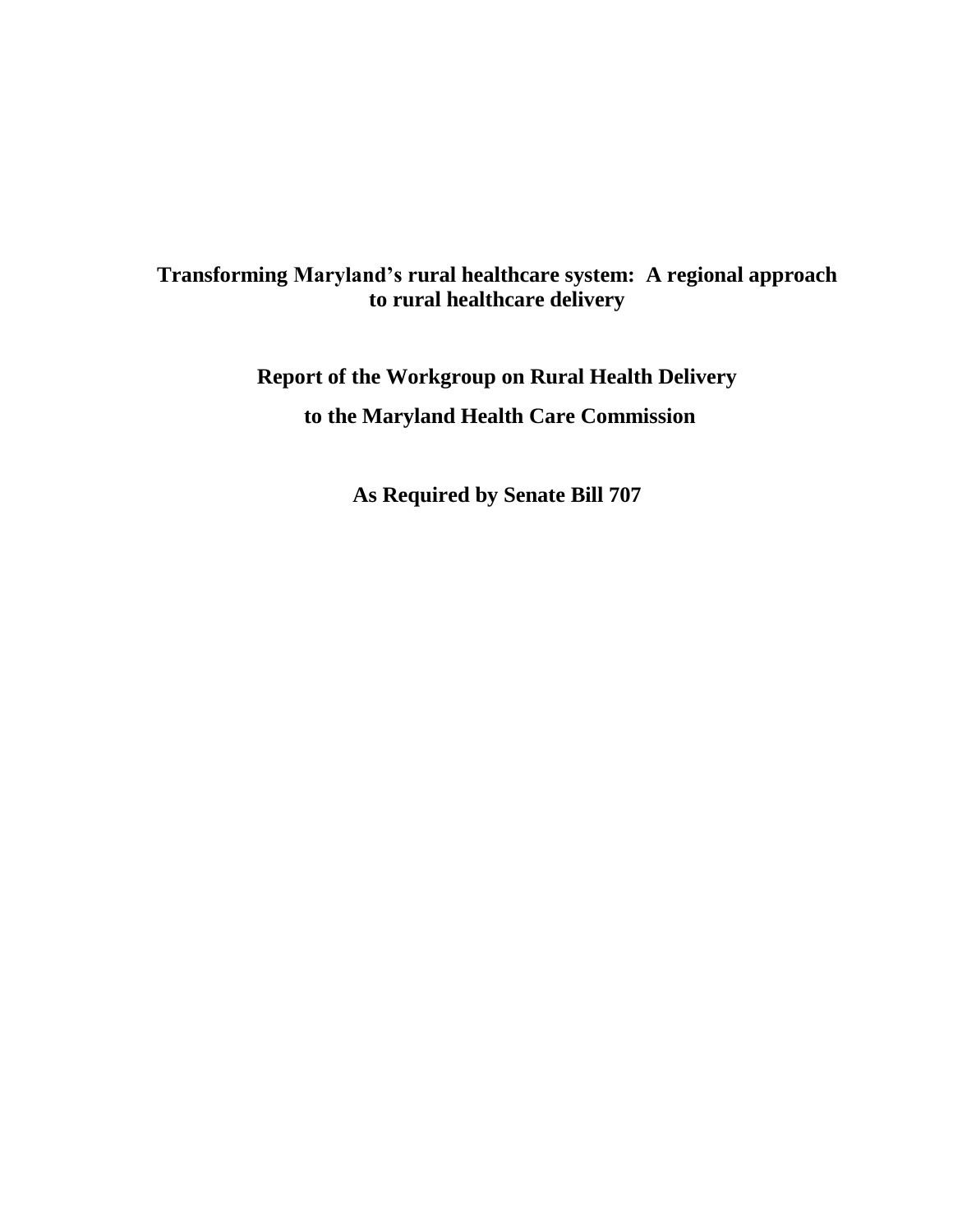# **Table of Contents**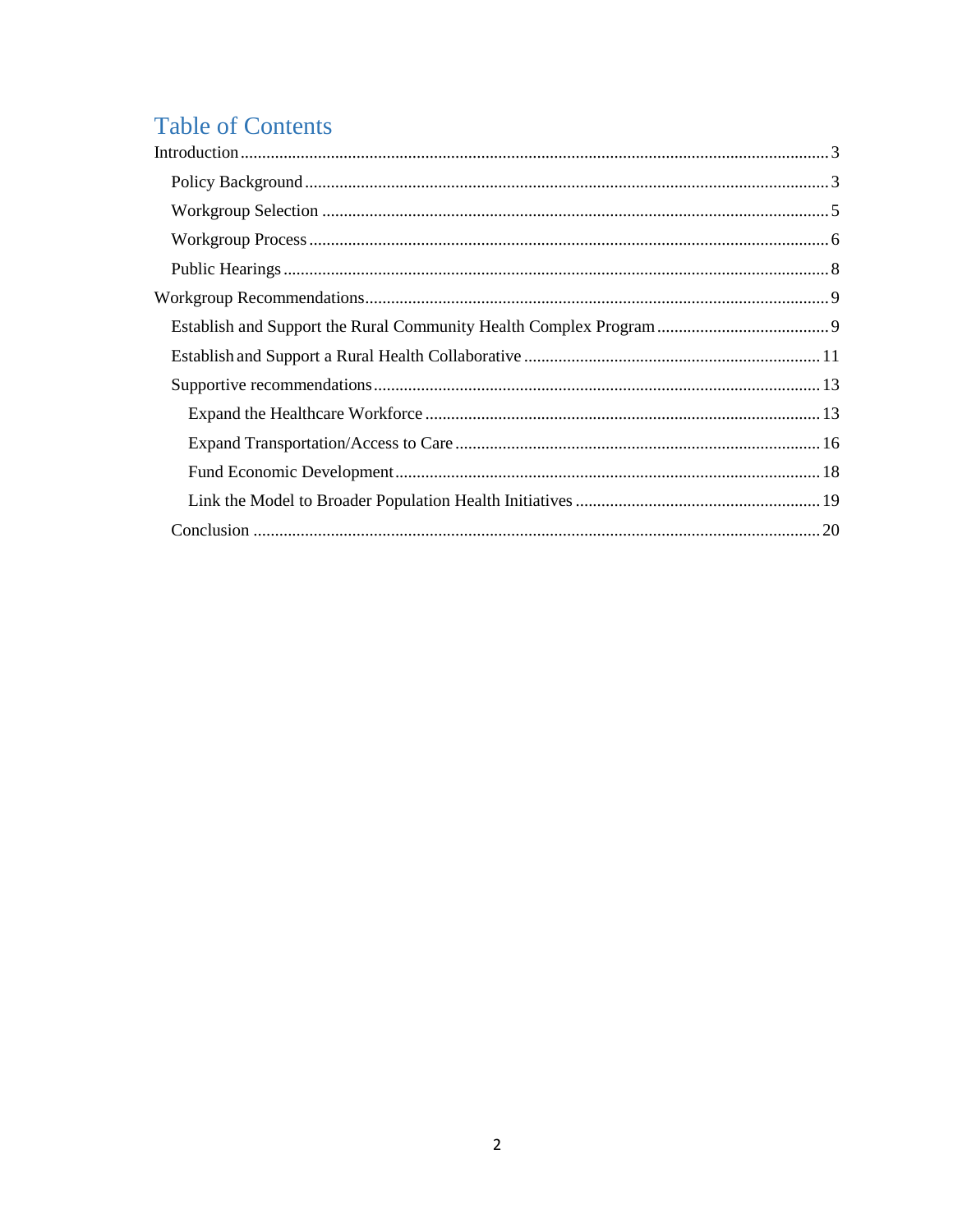# <span id="page-2-0"></span>**Introduction**

During the 2016 legislative session, Senate Bill 707 Freestanding Medical Facilities-Certificate of Need, Rates and Definition (Appendix A) was enacted in response to the need for flexibility for general acute care hospitals to convert to ambulatory medical services campuses, while preserving access to needed emergency services.<sup>1</sup> These facilities are known as Freestanding Medical Facilities (FMFs).

SB 707 established a public notification process and defined specific information the hospital must make available to the public and other stakeholders. Specifically, the institution must describe the reason for the conversion and present plans for transitioning acute care services previously provided by the hospital, continuing to address the healthcare needs of the residents, and retraining displaced employees. The institution must also detail plans for the disposition of any part of the facility that would be closed. The legislation requires that this and other information be made available in a public information hearing and the results from that meeting must be shared with the Governor, Legislature, and other state policymakers.

### <span id="page-2-1"></span>**Policy Background**

The new law requires the Maryland Health Care Commission (MHCC) to complete a careful review of an exemption request. The MHCC organized a workgroup to assist in developing the regulations for FMFs. On May 18, 2017, the MHCC adopted COMAR 10.24.19 - State Health Plan for Facilities and Services: Freestanding Medical Facilities. These regulations became final in June of 2017. The regulations define the process for submitting the exemption request and the types of information the converting hospital and its parent hospital must provide to MHCC. To approve an exemption request, the MHCC must find that the conversion is not inconsistent with the State Health Plan; will result in the delivery of more efficient and effective healthcare services; will maintain adequate and appropriate delivery of emergency care within the statewide emergency medical services system as determined by the State Emergency Medical Services Board; and is in the public interest. MHCC will carefully review the evidence provided in the exemption request and consider the information gathered by the hospital in its public engagement processes.

Maryland's unique hospital payment model has been a key policy tool for softening the impact of declining hospital utilization on local hospitals. Over the past decade, the Health Services Cost Review Commission (HSCRC) has worked with rural hospitals to develop an alternative payment model, Total Patient Revenue (TPR) that was especially well-suited to the needs of rural hospitals. The success of that model was one factor that spurred Maryland to establish the All Payer Model Demonstration Agreement (All Payer Model, or

 $\overline{\phantom{a}}$ <sup>1</sup> Enacted as Chapter 420 of the 2016 Laws of Maryland.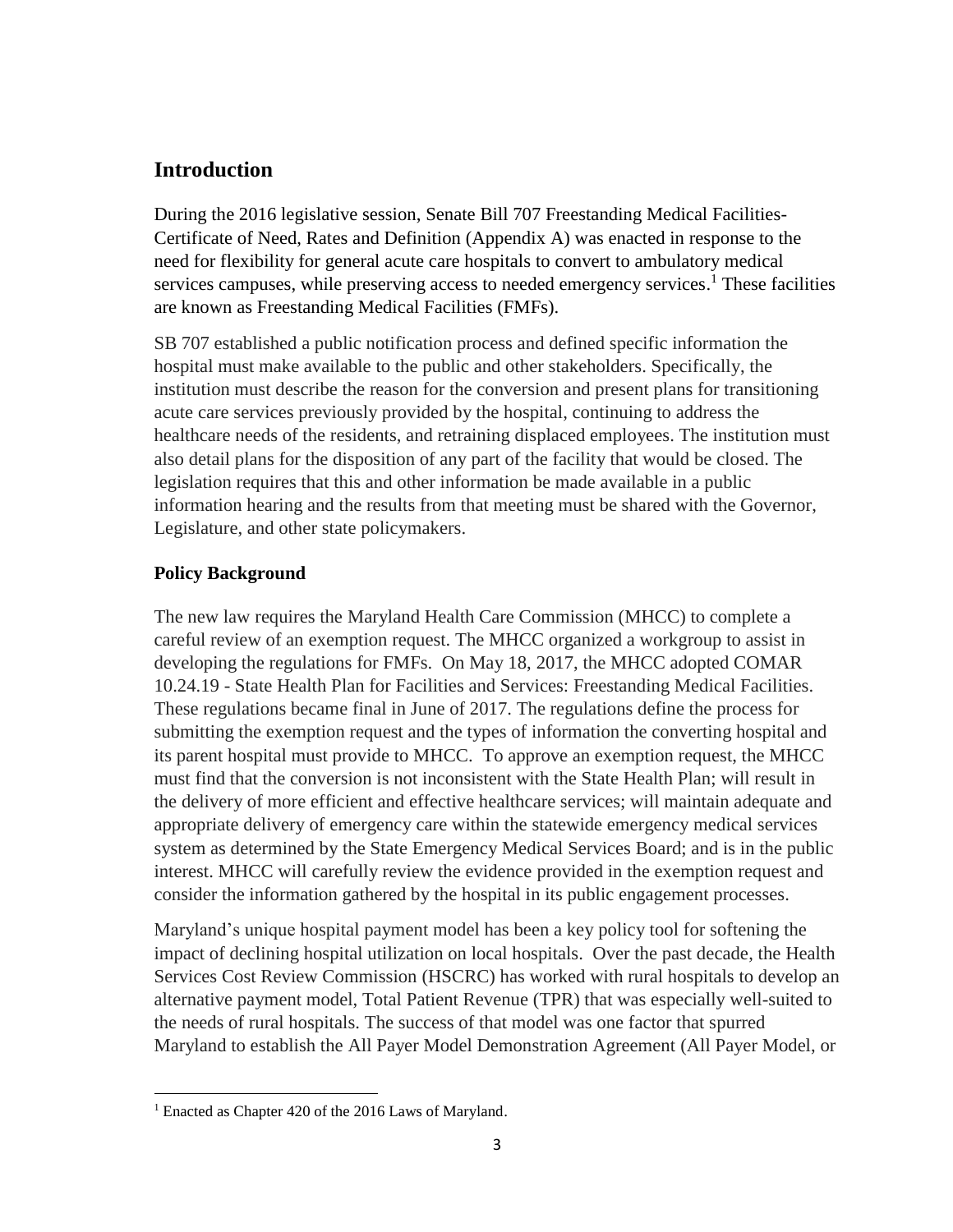Agreement) with the Center for Medicare and Medicaid Services (CMS) beginning in 2014. Under that agreement, Maryland committed to slow the growth in Medicare per capita hospital spending and to achieve ambitious quality and performance goals. All Maryland acute care hospitals committed to operate under a Global Budget Revenue arrangement, (which was similar to the TPR arrangement developed for rural hospitals) and to meet the challenging performance and quality improvement goals. Over the past three years, Maryland hospitals have met the key requirements of the Agreement. Negotiations are now underway with CMS for the next phase, called the Total Cost of Care (TCoC) Demonstration, which is set to begin in 2019.

Providing greater flexibility for Maryland hospitals to convert to ambulatory medical services campuses, while preserving access to emergency services, is a response to the declining use of inpatient services in Maryland and the incentives in new healthcare reform models. Declining hospital admissions and shorter lengths of stay are consistent trends across the United States. The appropriate use of an ambulatory setting lowers the cost of care and is often preferred, as it means patients can return home the same day that they have received services. Expanded use of ambulatory care reduces the per capita cost of care and is consistent with the aims of the All Payer Model and the new TCoC Demonstration now being finalized with CMS. As the models evolve, Maryland communities will need less inpatient hospital service capacity because hospitals will be increasingly focused on improving the health status of the population in their service areas rather than increasing hospital admissions.

Preserving access to emergency and ambulatory services is an important objective. The FMF and the ambulatory services situated on the FMF campus can provide a safe and effective site for treating a significant proportion of the patients that present at the hospital emergency department of a small acute care hospital. As important, the FMF, like the hospital, would be tightly linked to a large health care system through advanced EMS transportation and would be electronically linked via advanced telehealth capabilities.

During the debate on SB 707, state policymakers, legislators, and community representatives highlighted the challenges that residents of rural communities face in accessing the healthcare system. Many of the challenges for rural communities go beyond inpatient care and include access to care more broadly. These challenges are rooted in an inadequate supply of providers, a compromised transportation system, and limited health literacy. More narrowly, in some rural jurisdictions, the loss of its only hospital eliminates the hub for health care in that community. Representatives from these communities reminded state policymakers and legislators that in some rural communities the hospital was the principal source of care. A closure or conversion could trigger an unravelling of the fragile local healthcare system, including the exodus of primary care and other community providers, a significant direct and indirect economic blow triggered by job losses. Policymakers and legislators recognized that loss of local access to inpatient care and limited alternatives due to travel times and travel distances were important complicating factors.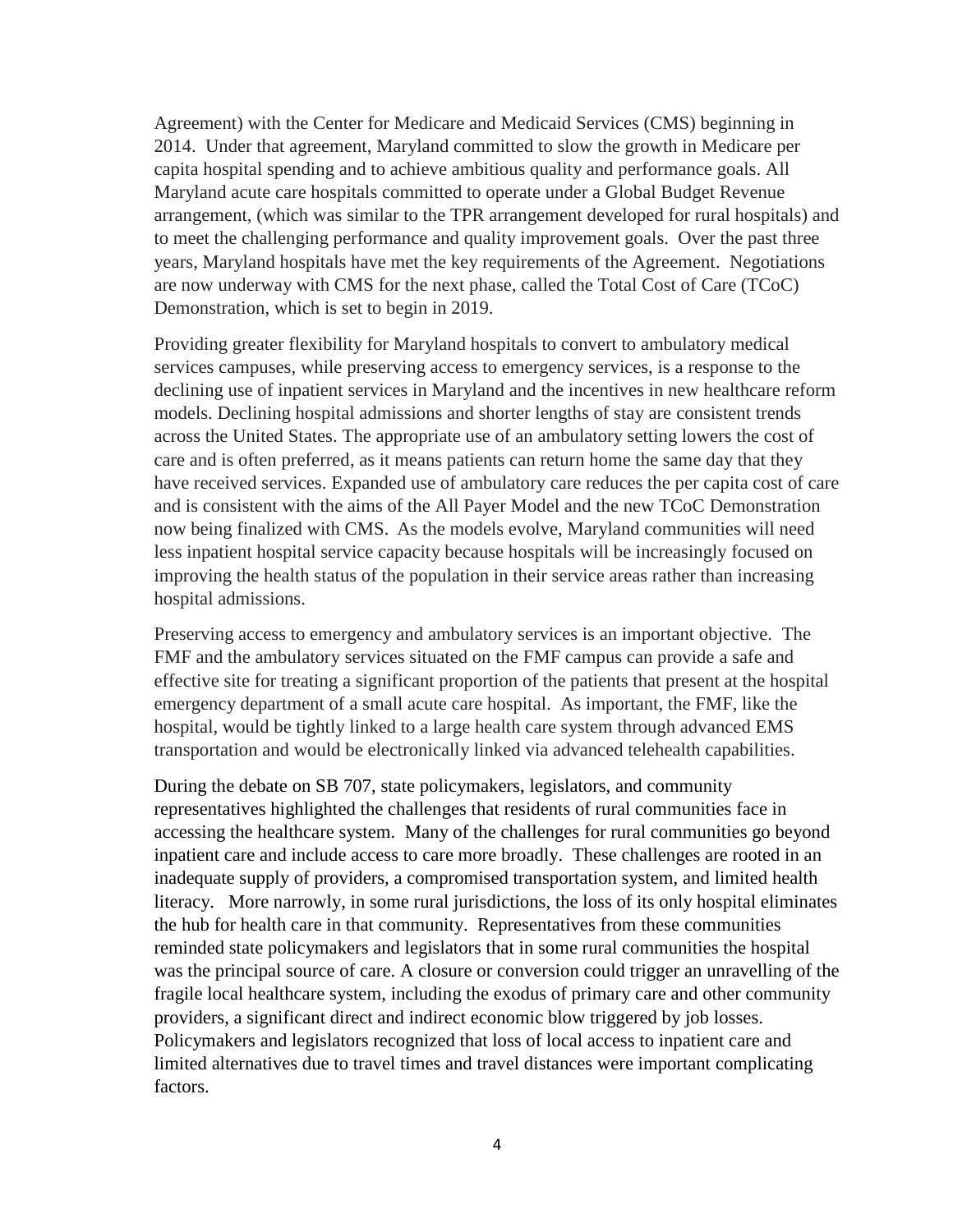One area of particular concern was the Mid-Eastern Shore region of Maryland (Caroline, Dorchester, Kent, Queen Anne's, and Talbot Counties). The healthcare delivery challenges in the Mid-Shore region include long travel distances to health care facilities, few public transportation options, a limited workforce, and a limited number of healthcare facilities. In fact, two of the five counties in the region (Caroline and Queen Anne's counties) have no acute care general hospital. In addition, there are shortages of primary care physicians and specialists in the Mid-Shore region as well as limited numbers of nurses and allied healthcare workers to care for rural residents. Although the five county Mid-Shore region of Maryland is not as vast and sparsely populated as the rural areas in some other states, it covers a large geographic area (almost 1,800 square miles). Similar to other rural areas throughout the United States, the population in the Mid-Shore region is older, has more chronic health conditions, and has fewer financial resources than residents in urban and suburban areas of Maryland.

#### <span id="page-4-0"></span>**Workgroup Selection**

In response to these challenges, the legislation required the establishment of a workgroup on rural healthcare delivery and the provision of a study of the healthcare system in the Mid-Shore counties. The charge of the Rural Healthcare Delivery Workgroup (Workgroup) was to oversee a study of healthcare delivery, to make recommendations, and to develop a healthcare delivery model to meet the healthcare needs in the five county Mid-Shore region, which could also be applied to other rural areas in Maryland.

The MHCC was directed to establish a Workgroup on rural health delivery, including appointing members, selecting the chairs, and staffing the Workgroup in collaboration with the Maryland Department of Health (MDH). As required under the new law, MHCC sought recommendations for workgroup members from the legislative leadership in the Maryland Senate and House of Delegates, the Secretary of the Maryland Department of Health, chief executive officers of hospitals and regional medical centers, and individuals representing the interests of healthcare providers, businesses, labor, State and local government, consumers, and other stakeholder groups. The list of the Workgroup members can be found in Appendix B**.** 

SB 707 stated that the Workgroup must oversee a study of rural healthcare needs in the Mid-Shore region. As part of its charge, the Workgroup was directed to hold public hearings to gather community input on healthcare needs in the five counties. The Workgroup was charged with reviewing, developing, and recommending policy options that would address the healthcare needs of Mid-Shore residents and improve rural healthcare delivery in the region as well as in other rural areas in Maryland.

The rural study, which was to be carried out by an entity with expertise in rural healthcare delivery and planning, was to examine challenges to the delivery of healthcare in the five study counties, including: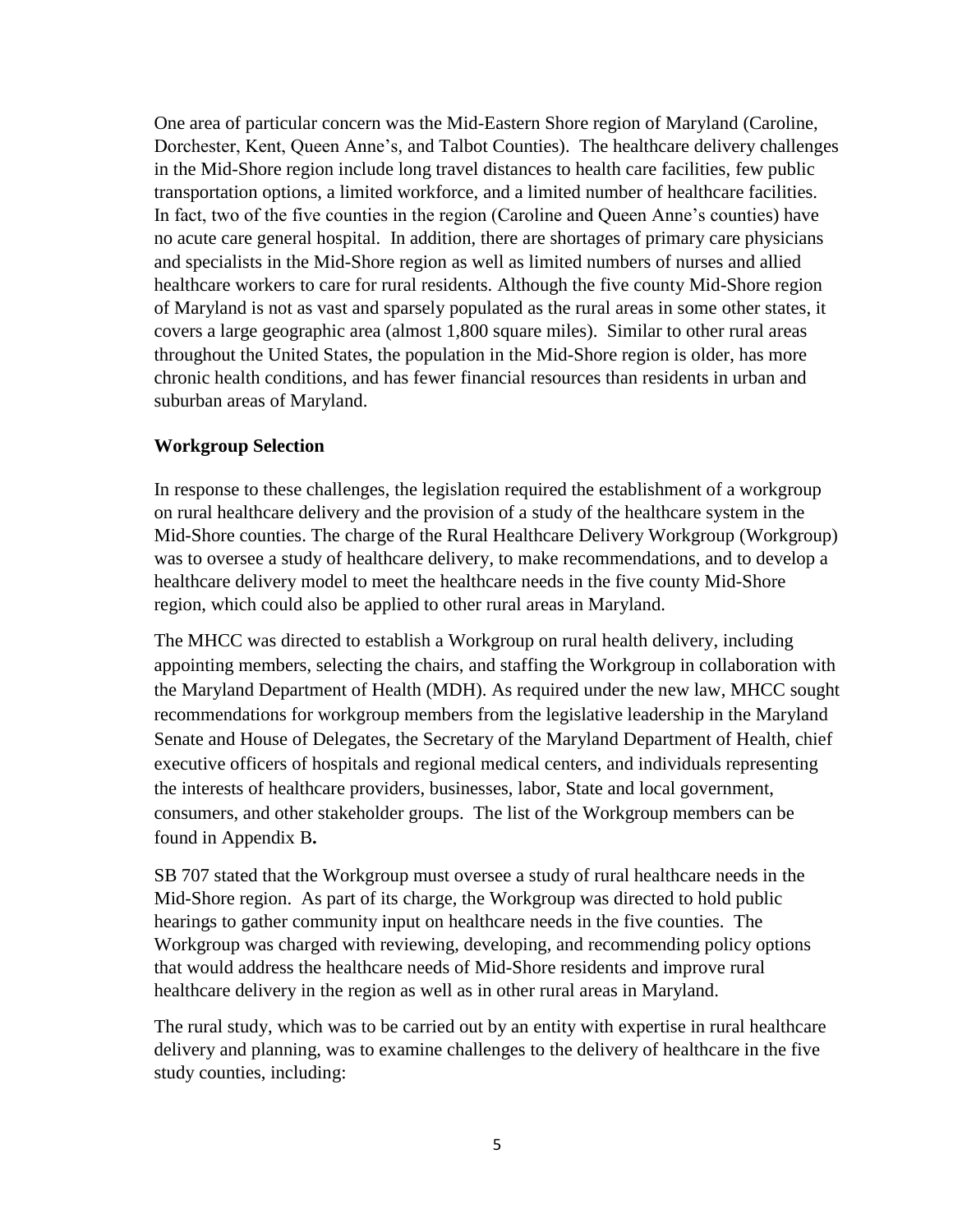- the limited availability of healthcare providers and services;
- the special needs of vulnerable populations; transportation barriers; and
- the economic impact of the closure, partial closure, or conversion of a healthcare facility.

The University of Maryland School of Public Health in partnership with the Walsh Center for Rural Health Analysis at the University of Chicago, was selected by MHCC to conduct the study. Consistent with the instructions in the new law, the study team took into account the input gained through the public hearings, identified opportunities created by telehealth and the Maryland All Payer Model, and developed policy options for addressing the healthcare needs of residents and for improving the healthcare delivery system in the five county study region. The study team worked in close collaboration with the members of the Workgroup and MHCC staff. The study team attended all Workgroup meetings and public hearings and met weekly with MHCC staff during the study period. The final summary report can be found in Appendix C.

#### <span id="page-5-0"></span>**Workgroup Process**

The Workgroup met seven times between August 2016 and September 2017. Five of the seven meetings were held in the five county region, including two in Kent County, two in Talbot County, and one in Dorchester County. During each meeting various stakeholders and experts in the health system in the Mid-Shore area and in rural health presented to the Workgroup. Presenters included staff from the University Of Maryland School Of Public Health, the Walsh Center for Rural Health Analysis at NORC, and the Maryland Department of Health.

The first meeting, The Rural Health Summit, took place August 30, 2016, at Chesapeake College in Wye Mills, Maryland. Workgroup members were able to take a tour of the Health Professions Center, which houses an ambulance simulator, digital radiology suite, surgery suite, hospital room and apartment. These facilities, along with human patient simulators, are used for training students interested in emergency medical services, nursing, phlebotomy, and other allied health professions. During the meeting, the Workgroup members reviewed the Workgroup's charge and discussed the plan for the study. Presentations were made on the current state of the health care systems in the five counties, including a presentation on the current health care workforce, and current health facility capacity. The Office of Rural Health staff and the Office of Minority Health and Health Disparities staff also presented on the delivery of healthcare in all Maryland rural communities and on health inequities on the Eastern Shore. Lastly, the Workgroup was given an overview of Maryland's All Payer Model by the Health Services Cost Review Commission staff in order to insure that all members had a basic understanding of Maryland's hospital payment model.

At the end of the first meeting the Workgroup Chairs announced the formation of four Advisory Groups (Transportation, Vulnerable Populations, Economic Development, and Workforce) made up of Workgroup members and other interested parties having subject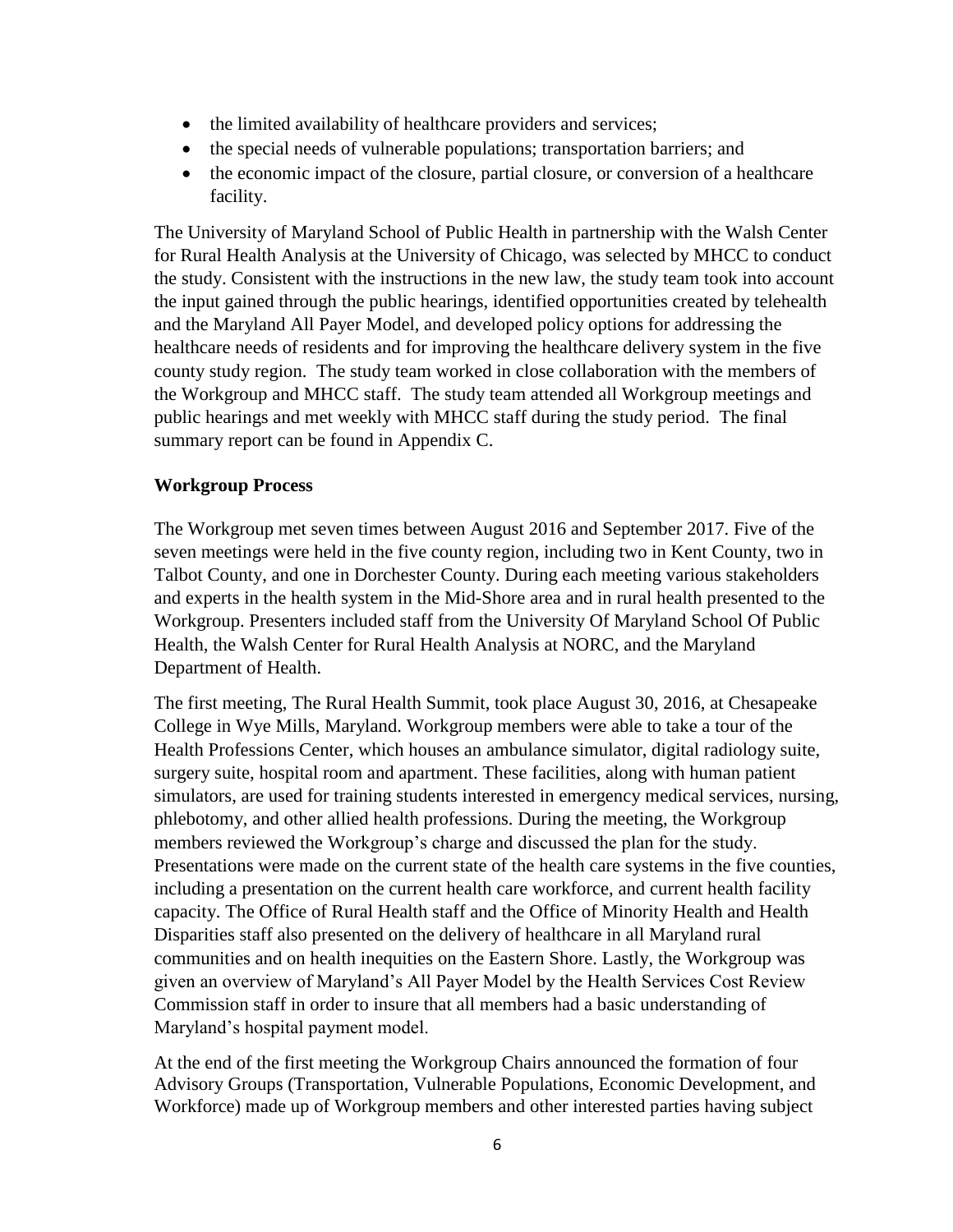matter expertise. These advisory groups were charged with drilling down into issues by listening to experts and discussing areas of concern in order to help them understand the root causes of healthcare delivery problems, and to further inform the Workgroup's deliberations. The advisory groups' members formulated specific ideas which were later discussed by the Workgroup and served as the foundation for the Workgroup's recommendations. Each Advisory Group met multiple times between October 2016 and July 2017.

The second meeting of the full Workgroup was held in Cambridge, MD on November 1, 2016, and focused on understanding the role of the three major hospital health systems in the region: Shore Regional Health, Anne Arundel Medical Center, and Peninsula Regional Health System. Staff from each of the health systems presented on their role in the healthcare system and their plan for improving healthcare in the Mid-Shore region. At the conclusion of these presentations, the Workgroup Chairs, along with Senator Thomas Middleton, urged the three health systems' representatives to formulate plans for collaboration and strategies for improving the health system. Responses to that request were delivered to MHCC in the fall of 2017 and can be found on the Workgroup's website. <sup>2</sup> The research team from the School of Public Health and the Walsh Center for Rural Health Analysis presented the study plan and was given feedback from the Workgroup members.

As the process unfolded, the Workgroup members, the research team, and MHCC staff developed Guiding Principles to guide the Workgroup in making recommendations on the approaches for improving the delivery of healthcare in rural areas of Maryland (Appendix D). The Guiding Principles were discussed at the third meeting of the Workgroup, which was held at Washington College in Chestertown, MD on January 9, 2017. These Guiding Principles assisted the Workgroup members in maintaining focus on the legislative charge and the importance of taking a regional perspective. At this meeting, MDH staff briefed the Workgroup on plans for the Maryland Primary Care Model and HSCRC staff provided an update on the Maryland All Payer Model. Lastly, the advisory group leads reported on their working ideas for possible recommendations. Workgroup Chairs and members offered additional suggestions to the advisory group leads. At the conclusion of the meeting, Workgroup members had a better understanding of the State's major delivery system reforms being negotiated with CMS and how Workgroup recommendations would need to align with and take advantage of those reforms.

The fourth meeting of the Workgroup, held on March 27, 2017 in Annapolis, MD, focused on the research team's preliminary research findings gathered from empirical data analysis and a limited number of key informant interviews. The Workgroup members were able to provide feedback to the research team and discuss preliminary findings from the stakeholder interviews and focus groups. The experts from the Walsh Center on Rural Health Analysis presented promising approaches to improving rural health from other parts of the country. MHCC staff briefed the Workgroup on plans for the public hearings

 $\overline{\phantom{a}}$ 

<sup>&</sup>lt;sup>2</sup> [http://mhcc.maryland.gov/mhcc/pages/home/workgroups/workgroups\\_rural\\_health.aspx](http://mhcc.maryland.gov/mhcc/pages/home/workgroups/workgroups_rural_health.aspx)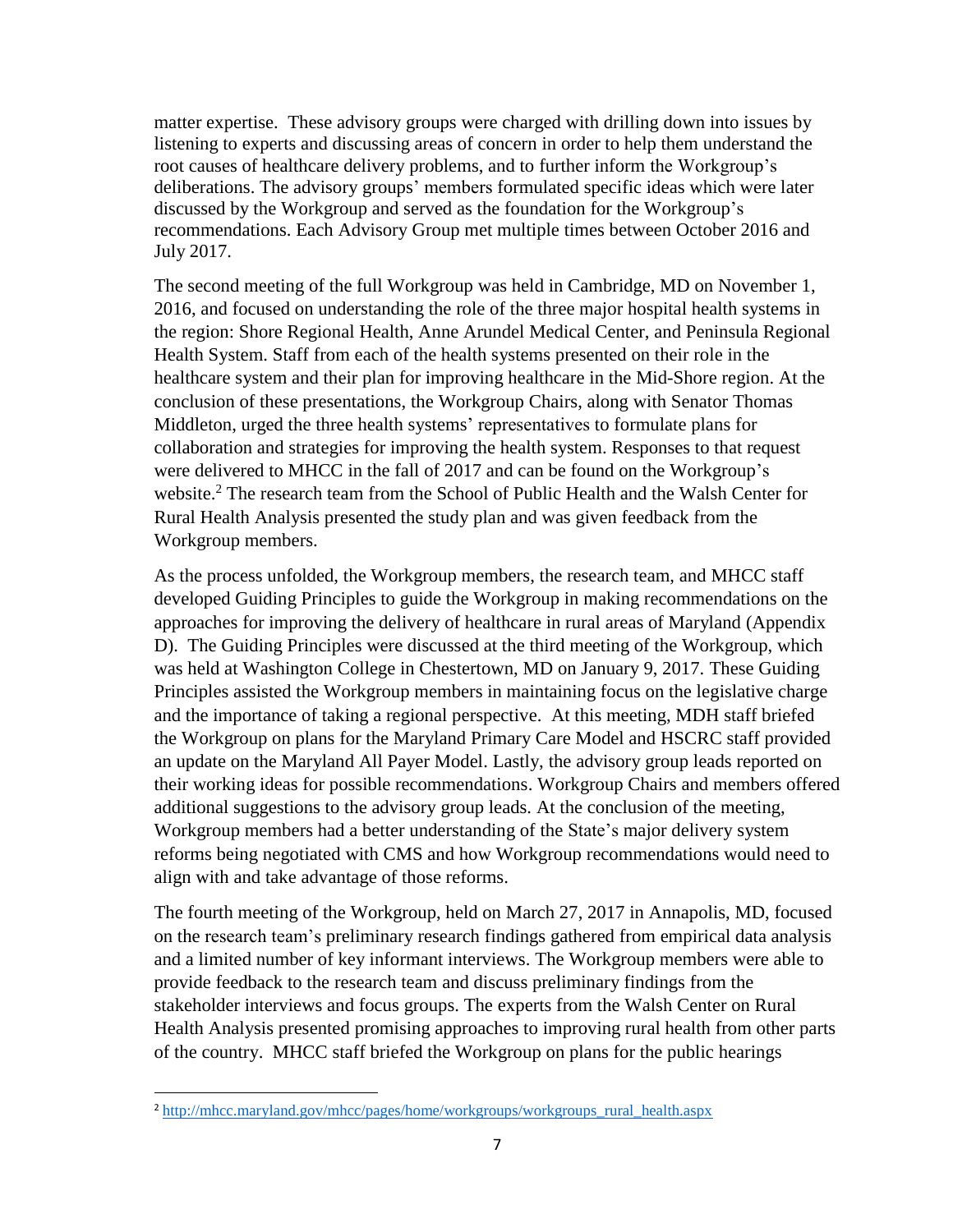scheduled for the late spring. Workgroup members offered suggestions on the scope and framework for the hearings.

On May 24, 2017 a Workgroup meeting was held at Washington College in Chestertown, MD. The Advisory groups began to report their preliminary findings. Workgroup members discussed the need to increase the coordination of care for patients and provide for a single point of entry to the healthcare system. This discussion later evolved into one of the key recommendations of the Workgroup, establishing a Rural Community Health Complex program.

The sixth meeting of the Workgroup was held on July 25, 2017 at Chesapeake College in Wye Mills, MD. MHCC staff presented the findings from the public hearings and final recommendations from the advisory groups were discussed. Preliminary workgroup recommendations were developed. These recommendations were finalized at the seventh, and last, meeting of the Workgroup which was held on September 28, 2017 in Annapolis, MD.

At each meeting a facilitator was presented to assist guiding any Workgroup discussion. All meetings were open to the public and at least fifteen minutes at the end of each meeting were allotted to public comment. Materials for each of these meetings, as well as meeting notes, can be found on the Maryland Health Care Commission's website Workgroup website. 3

# <span id="page-7-0"></span>**Public Hearings**

 $\overline{\phantom{a}}$ 

The Workgroup was mandated to hold public hearings in all five study counties to gather information and to clarify needs. One public hearing was held in each of the five study counties between May  $24<sup>th</sup>$  and June  $13<sup>th</sup>$  in 2017. All of the public hearings were held in the evening hours at a location within the community that was selected by the county Health Departments' staff members. The hearings were publicized in local newspapers, on social media, in local libraries, and in retail stores. Residents were given the opportunity to comment on issues related to health and healthcare delivery in their communities. Individuals were also given the opportunity to write or email the MHCC with their comments for several weeks following each public hearing. At least one of the Workgroup's chairs and several Workgroup members and the research team attended each meeting. MHCC staff provided overviews of the Workgroup's charge, described the importance of the public meetings, and coordinated the discussions.

Discussions were lively at all of the public hearings. Attendance varied from over 100 residents in Kent County to roughly 20 residents in Dorchester County.<sup>4</sup> Residents shared their perceived ideas of the strengths and weaknesses of the current healthcare delivery system. Generally speaking, residents in the Mid-Shore region recognize that healthcare

<sup>3</sup> [http://mhcc.maryland.gov/mhcc/pages/home/workgroups/workgroups\\_rural\\_health.aspx](http://mhcc.maryland.gov/mhcc/pages/home/workgroups/workgroups_rural_health.aspx)

<sup>4</sup> The public hearing in Dorchester County was held in Hurlock, MD because sites in Cambridge were not available and Shore Health was simultaneously providing overviews of their plans for Dorchester General.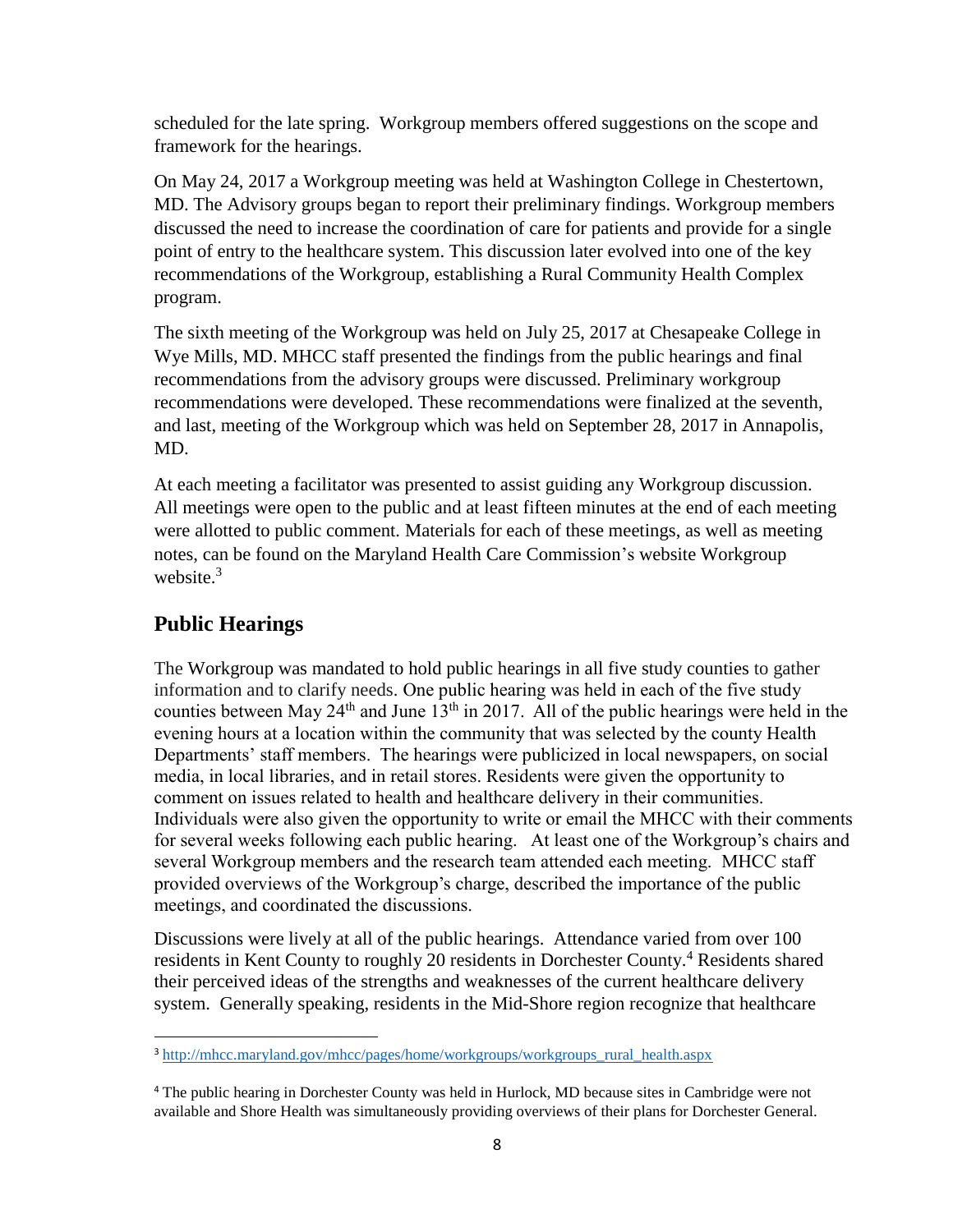systems need to accommodate culturally diverse populations and the growing number of vulnerable residents, including elders with chronic health conditions. The residents also feel that in order to improve the healthcare delivery system, recommendations must address social determinants of health. Residents support an integrated care delivery system across a continuum of care with services as close to home as possible.

# <span id="page-8-0"></span>**Workgroup Recommendations**

The Workgroup considered information gathered through the advisory group process, the public hearing process, the study, and at each Workgroup meeting when formulating final recommendations. The goals of each of the recommendations can be broadly placed into three categories. Each of these recommendations promote policies that:

- foster collaboration and build coalitions in rural areas to serve rural communities;
- bring care as close to the patient as possible to improves access; and
- foster participation in statewide models and programs in rural Maryland.

The Workgroup suggests that these recommendations be implemented in stages and that progress toward population health improvement be evaluated regularly. The Rural Healthcare Delivery Workgroup recommends that the State:

#### <span id="page-8-1"></span>**Establish and Support the Rural Community Health Complex Program**

The Rural Community Health Complex Program serves as the focal point for redesigning healthcare delivery in a rural region. The overarching goals of the demonstration program are to:

- Better integrate existing government services and clinical services for improved outcomes, patient convenience and satisfaction, as well as to ensure less duplication, for overall lower costs.
- Better integrate primary care with behavioral health and dental services.
- Bring care as close to the patient as possible and decrease transportation needs as multiple appointments/services can be managed with the same trip. Specialists are brought onsite so that patients don't have to travel long distances.
- Decrease medically unnecessary emergency department use.
- Create a community of wellness.

The foundation of the Rural Community Health Complex is primary care. The most basic services offered at any complex site should be essential care. The Essential Care Complex (ECC) is a primary care office directed by a physician or other healthcare practitioner. The office is a stand-alone physical location and, in some instances, may be co-located in a nursing home, emergency medical services (EMS) facility, or even a school. A mobile unit, such as a health mobile, may also be appropriate for smaller communities. The ECC will provide routine primary care, including limited open access (walk-in) scheduling and some non-standard visits, such as group visits for managing some chronic conditions. The EEC could also act as the anchor for other initiatives planned by the Workgroup, including mobile integrated healthcare that pairs EMS and community health workers. The ECCs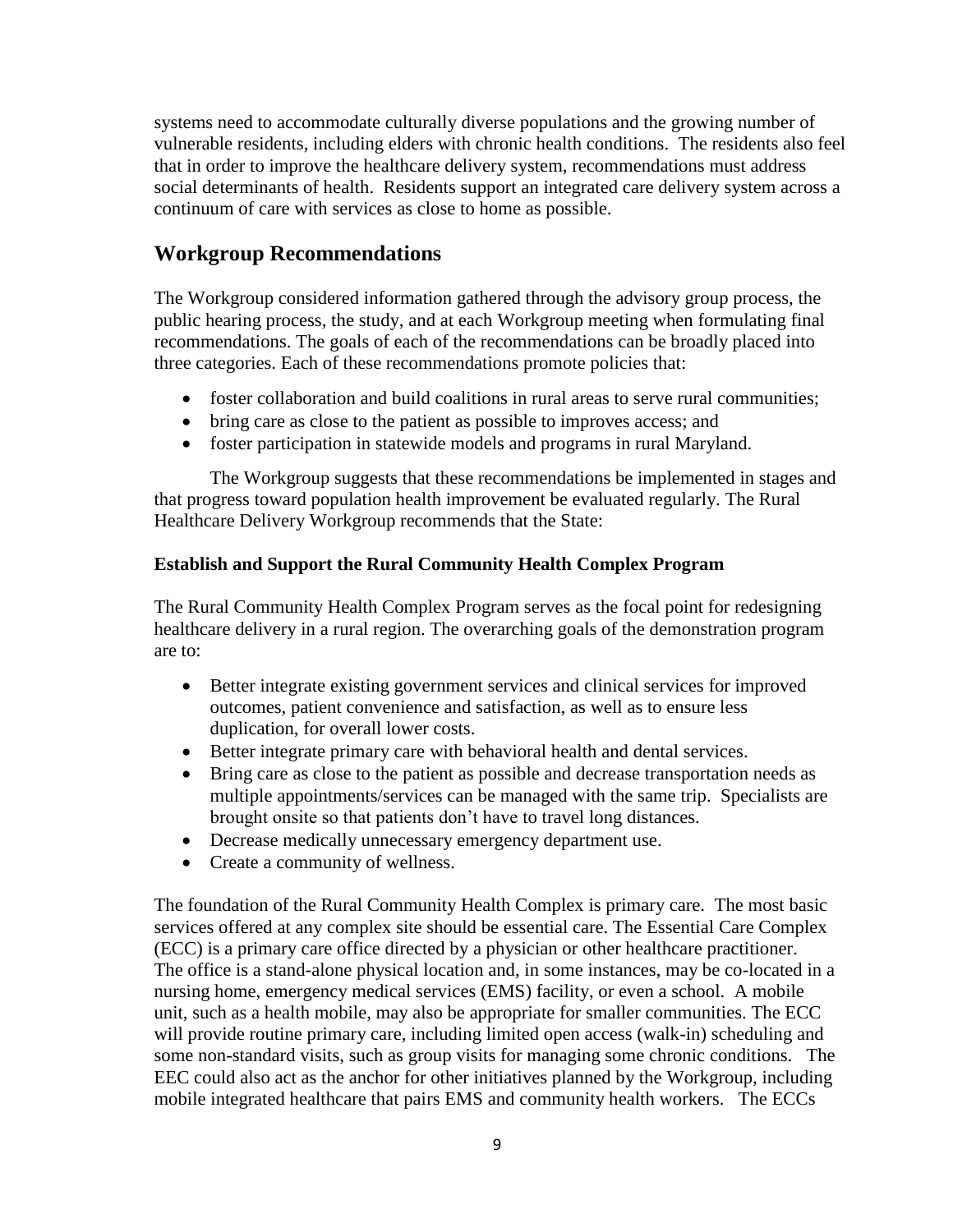will largely be new sites of care that will be established as part of the Demonstration. Sites should expand the scope of services offered to include;

- 1. Advanced primary care, or primary care based on the Patient Centered Medical Home model. This type of site could offer extended hours care, open access scheduling, and would support non face-to-face visits and group visits. Services in these advanced primary care sites should be tailored to the community served. Several existing Federally Quality Health Center (FQHC) sites are already delivering almost the entire range of services envisioned at these sites.
- 2. An advanced ambulatory care site consists of a freestanding emergency department and, potentially, observation units, with other outpatient services as appropriate. Behavioral health, substance abuse treatment centers, hospice and palliative care providers, medical, and ambulatory surgical services could be located on the campus. The site would have a formal relationship with a parent health system and any emergency facility would be designated by the Maryland Institute for Emergency Medical Services Systems (MIEMSS.) One advanced ambulatory care clinic (AACC) site in Queenstown now exists, although services may need to be expanded. Another AACC has been proposed in Cambridge, Maryland.
- 3. A Special Rural Community Hospital (SRCH) would be a small rural hospital consisting of an emergency department, an observation unit, which has the capacity to provide inpatient and outpatient surgeries, and would provide inpatient care. The SRCH would possess significant telehealth capability to support telehealth assessments and consults with patients outside of the hospital and with clinicians at regional and academic medical centers. Criteria for this category of facility will need to be developed that take into consideration the reality of hospital services in rural Maryland. While the Critical Access Hospital may be the closest federal analog, this designation is based on distance to another health facility, which is not ideal for rural parts of the State. In Maryland, particularly on the Eastern Shore, a better measure could be travel time. The program should be established under HSCRC's broad authority to establish reasonable reimbursement for Maryland hospitals, or through a legislative mandate to create such a program. To qualify, the hospital must specify concrete goals and its plans for implementing those goals. The plans could include initiatives for improving the quality of care and establishing expanded access to advanced primary care, thereby decreasing the number of avoidable admissions, readmissions, and transfers. Any special designation should include sustainable funding and should be linked to measureable outcomes and milestones.

Specialists, dentists, and behavioral health providers, along with hospice and palliative care providers, should be encouraged to partner or co-locate at the complex's site where feasible. The inputs to establish any site will be reflect the needs of the population, the scope of services that can be supported in the immediate community, and proximity to other health care resources in surrounding communities, the jurisdiction, and the region.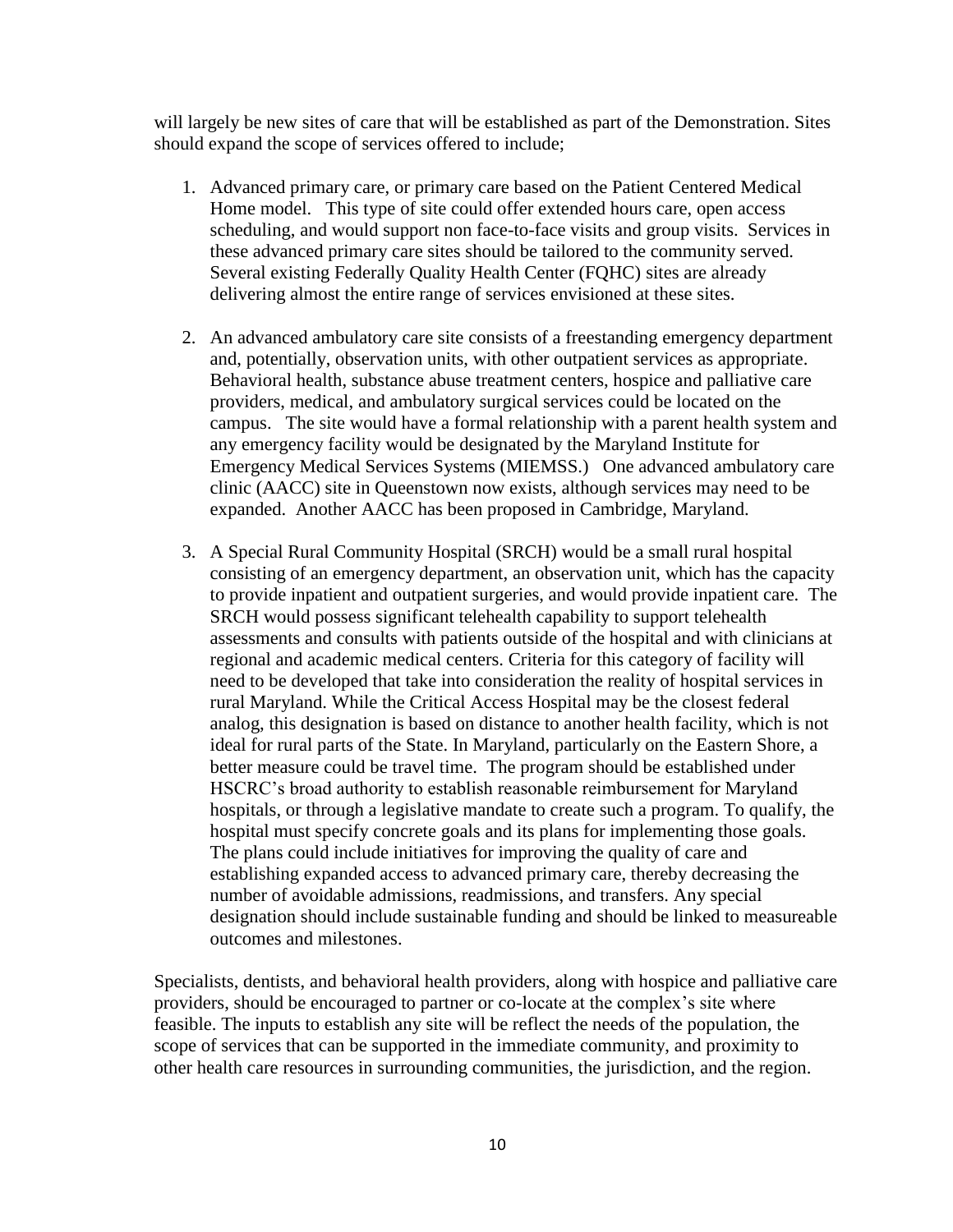A Rural Community Health Complex Program would have a systems planning and management council, would be composed of representatives of hospitals, practices participating at the sites, local health departments, emergency medical services, and consumers. The State's higher education centers may be a useful model for the structure and functions of this council in the healthcare context.

The technology infrastructure will support coordination among healthcare providers and social services and provide a vehicle for educating patients on health literacy and selfmanagement for chronic conditions. Services envisioned to be available through this "Patient Centered Support Hub" are already available through interoperable electronic health records (EHRs), EHR patient portals, services currently available through the Chesapeake Regional Information System for our Patients (CRISP), or planned to be available via the CRISP Integrated Care Network (ICN).

The Patient Centered Support Hub will enable better integration of multiple information sources allowing primary care physicians to track patient care and access and refer to specialists through their system. The Hub should also link providers and patients to other resources beyond medical care, including access to educational/self-management services, government agency and community-based social services and supports.

The Rural Community Health Complex Program should align with the goals of Maryland's Phase II Total Cost of Care (TCoC) Model (the State of Maryland's agreement with CMS for hospital rate setting in Maryland.) The State should consider providing sufficient funding to establish the Rural Community Health Program in the Mid-Shore area. All support should be linked to measureable establishment, process, and outcome milestones. The Workgroup emphasizes that the proposed Complex must make measureable improvements in the health status of the patients in the communities in which they operate. Simply establishing funding levels and program objectives will not be sufficient to drive improvements.

#### <span id="page-10-0"></span>**Establish and Support a Rural Health Collaborative**

The Workgroup recommends that a Rural Health Collaborative (RHC) organization be designated as a first step in launching the complex. A convening organization is needed to mobilize and educate local groups, plan for the complex, and to establish and direct the complex. No existing organization is optimally organized, regionally positioned, or appropriately funded to establish the program. The existing Local Health Improvement Coalitions (LHICs) for rural counties may offer a suitable organizational foundation for the Rural Health Collaborative; however, there must be a critical mass of community voices heard, including patients and providers, in the planning and development of the organization. The Mid Shore LHIC is especially credible as it already includes the five Mid-Shore counties and many of its stakeholders are already active participants. To be successful, the Mid Shore LHIC would need a predictable funding stream from the State and local jurisdictions and additional authority to convene the complex.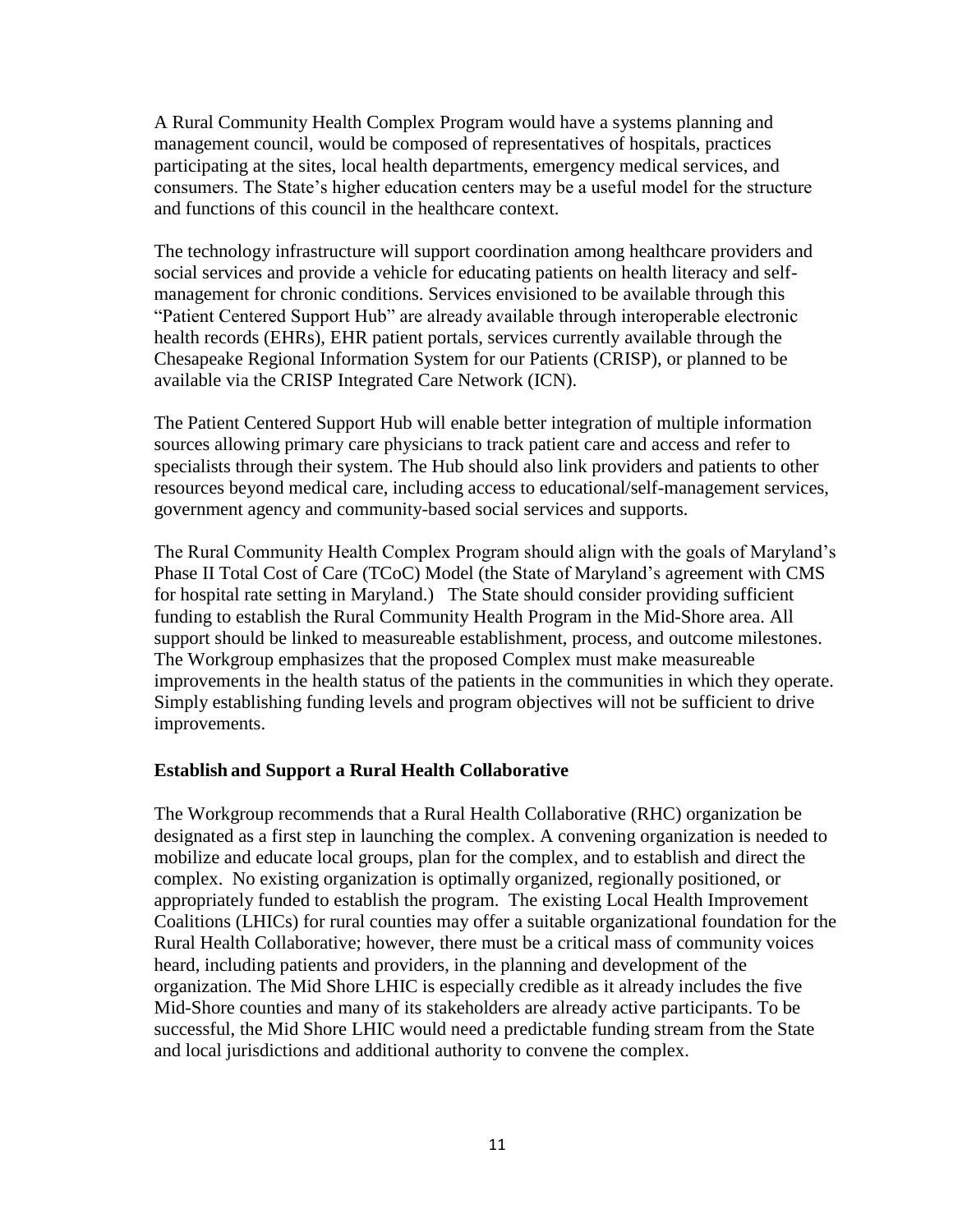The RHC could perform the following functions:

- Identify needs for the region, including the pockets of special needs within the counties.
- Develop strategic directions for improvement of health in the region.
- Work with health systems and independent providers to integrate clinical health needs with social, behavioral, and environmental needs that impact health and clinical outcomes.
- Manage data collection and analysis for Community Needs Assessments that roll into a Regional Health and Social Needs Assessment.
- Collaborate with other community organizations and health systems in seeking grant funds to improve health within the region.
- Work with healthcare organizations' collaborations in sharing services and staff across jurisdictional lines for economies of scale.
- Integrate the work of the local organizations into broader regional initiatives.

This Rural Health Collaborative will have a Director who will work with the key county representatives to facilitate planning, meetings, data collection, examples of proven strategies for rural health improvement, and distribution of information. Other staff or contractual services will be at the discretion of the RHC. Local jurisdictions would be expected to provide limited funds to establish and maintain the Collaborative with local funds matched by the State. The Rural Health Collaborative will need to work with healthcare providers to develop the full range of sites within the region. A Rural Health Collaborative will not compel a healthcare provider to establish a service, but it will be able to provide guidance on where services may be needed.

Community voices are essential to a well-functioning healthcare delivery system. The RHC would be an important convener of community voices and a forum for public input when planning for a regional health system. The RHC would also be an important resource for healthcare providers when planning population health improvement initiatives.

The Rural Community Health Complex Program begins as an experimental program in the Mid-Shore region. If the Program meets performance milestones, the Workgroup envisions that a Rural Community Health Complex Program could be established in each of the other rural regions: Lower Eastern Shore, Southern Maryland, and Western Maryland. The appropriate convening organization that serves as the foundation for the Rural Health Collaborative will need to be carefully considered in each region. Although the Mid Shore LHIC is stable and broadly supported, there may be different organizations in other regions that could serve as the RHC function. All existing organizational structures should be considered as each region considers establishing a new entity.

The Workgroup considers the recommendations that follow to be essential for the development of the program. Each recommendation represents an important building block for the operational structure and workforce needed for the complex to succeed. These recommendations can be understood and evaluated individually and some may need further definition. The Workgroup recognizes that State policymakers may establish an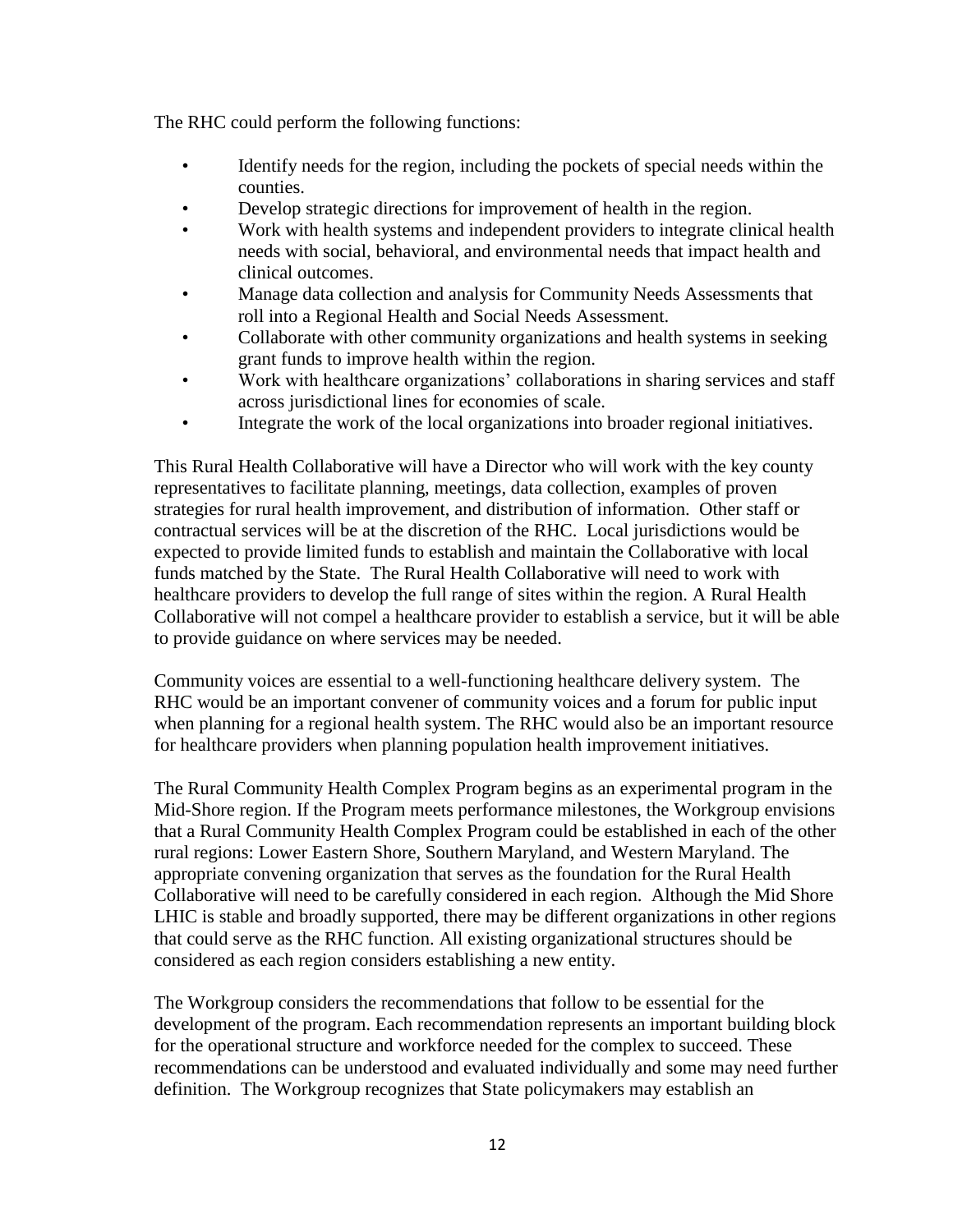implementation sequence that reflects funding and implementation priorities. However, the Workgroup members believe that implementing one or several recommendations alone will not produce the proportional benefits associated with a more limited investment.

#### <span id="page-12-0"></span>**Supportive recommendations**

#### <span id="page-12-1"></span>Expand the Healthcare Workforce

- 1. *Create and extend tax credits, loan, or grant opportunities for providers to practice in rural communities.* The Maryland General Assembly could establish tax incentives for medical, dental, and behavioral health care providers willing to practice in rural areas and for those who mentor students in these areas. Examples of these include the Health Enterprise Zone (HEZ) personal tax credit, HEZ hiring tax credits, tax credits for those providers who are near retirement and who move to rural communities, and State backed small business loans for practitioners to establish a practice in a rural community. The Maryland Department of Commerce could be encouraged to use its existing economic development funds to fund this program.
- *2. Incentivize medical students and residents to practice in rural communities.*
	- *a. Identify sustainable funding for a Primary Care Track program that enables medical students to work alongside family medicine, general internal medicine, or pediatric physicians that practice in underserved areas.* The focus of the University of Maryland School of Medicine (UMSOM) Primary Care Track is to introduce students to primary care role models early in medical school and to offer a longitudinal experience in primary care in rural and urban underserved communities to interested students. The goal is to increase the number of UMSOM students who choose careers in primary care by: 1) connecting first year students with primary care physicians in urban as well as rural underserved communities and to create the opportunity for longitudinal mentorship and clinical experiences with their mentors throughout their four years of graduate studies; 2) educating them early about important topics in primary care and community health; and 3) fostering a greater appreciation for the challenges and rewards of caring for the underserved in Maryland. This four year elective offering culminates in each student's participation in Primary Care Day, where the senior students serve as role models for their junior colleagues.
	- b. *Establish a Rural Primary Care Residency Program.* Research suggests that residents who train in rural areas and whose training emphasizes services necessary for rural practice are more likely to choose to practice in rural areas. Residency programs in rural areas may expose residents to the benefits and challenges of practicing in these regions and prepare residents to practice rural primary care medicine. Residency programs may align with either a rural hospital or private practice. Federally Qualified Health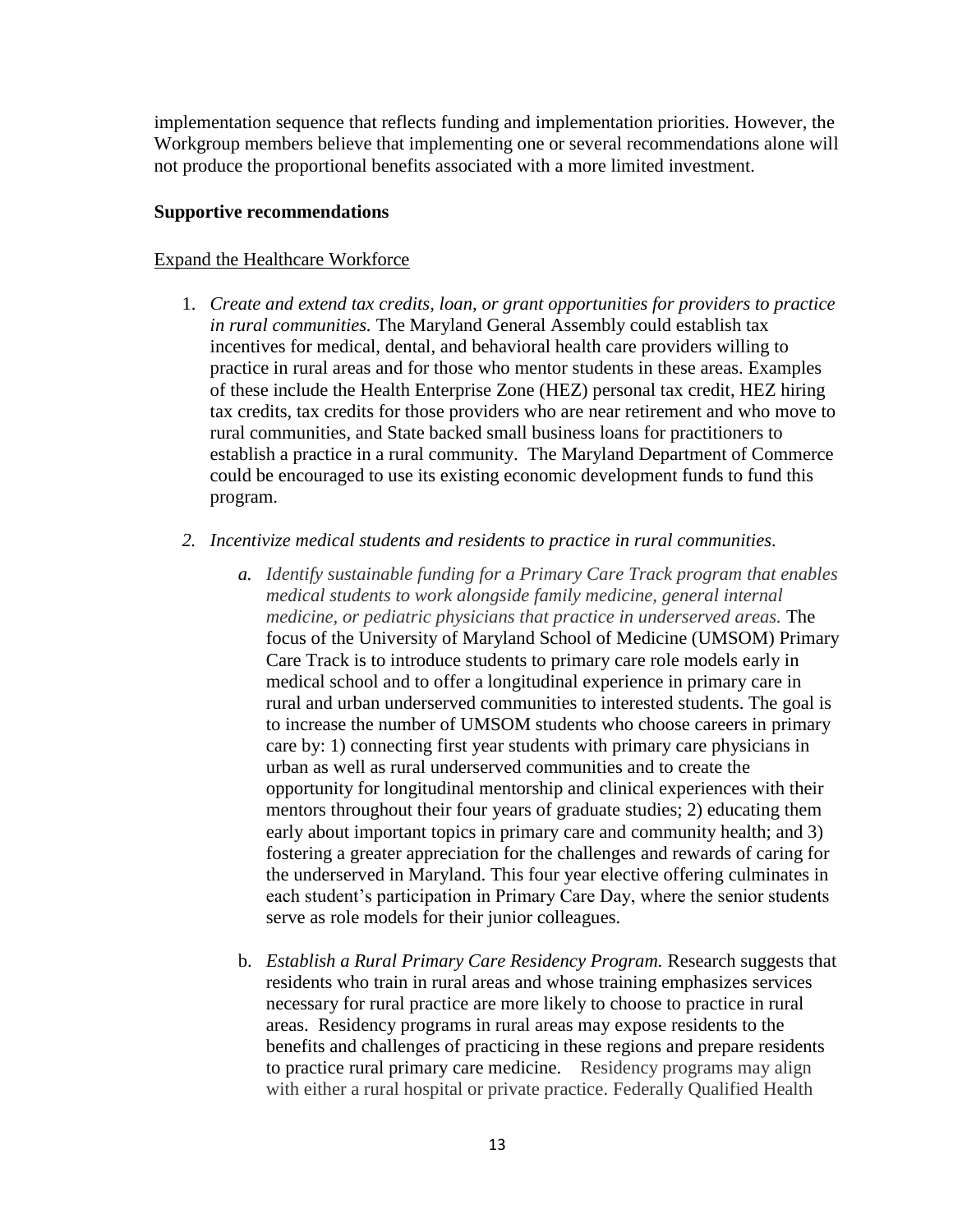Centers (FQHCs) may be included in the residency experience, giving residents the opportunity to work with a higher volume of diverse and underserved patients. Residents may gain a deeper knowledge of the social determinants of health and explore potential remedies that address these issues on a local, regional, and national scale. Making any Graduate Medical Education (GME) funding available through enhanced hospitals rates could challenge the Global Budget Revenue limits agreed to under the State's current agreement with CMS for the All Payer Model and Total Cost of Care Model (TCoC) beginning in 2019.

*Establish a rural specialty care residency rotation.* The inability to recruit general surgeons, obstetricians, anesthesiologists and certain other specialists is an important contributor to the failure of many rural hospitals. Establishing specialty care residency rotations in rural hospitals could ease the challenge of attracting these specialists to rural communities.

All surgical and medical specialty residency programs in Maryland are located in Baltimore City and Baltimore County hospitals. The Baltimore hospitals provide valuable training in mostly academic teaching environments and the clinical staff are excellent. Often, these are the exact experiences that medical students seek in residency programs. However, limiting the training settings to these environments undervalues future practice in smaller hospitals and rural communities. Exclusive training in these settings tends to incentivize preferences for types of future employment in medical and surgical subspecialties. The concentration of training programs in Baltimore may also contribute to Maryland ranking 42nd (37.5%) of all states in retaining medical and surgical residents trained in the State.

Working as a general surgeon in an under-resourced setting might not generate as much attention as being a surgical subspecialist in a large urban or academic setting, but physicians working in under-served and rural areas often have high levels of job satisfaction and fulfillment that far exceed those of their colleagues in other settings. If residents are never offered the more diverse experiences, chances for selecting those clinical settings are low.

Establishing a rural medical or surgical residency program could be challenging. Rotating medical and surgical residents through rural hospitals offers the potential to expose residents to the challenges and benefits of delivering specialty and surgical care in rural communities. To establish these rotations, Maryland may need waivers from the Accreditation Council for Graduate Medical Education (ACGME) that requires residents to work at sites less than 50 miles from the sponsoring hospital. Most of the eligible rural hospitals are more than 50 miles from the Baltimore hospitals that have established residency programs. Rural hospitals would also need additional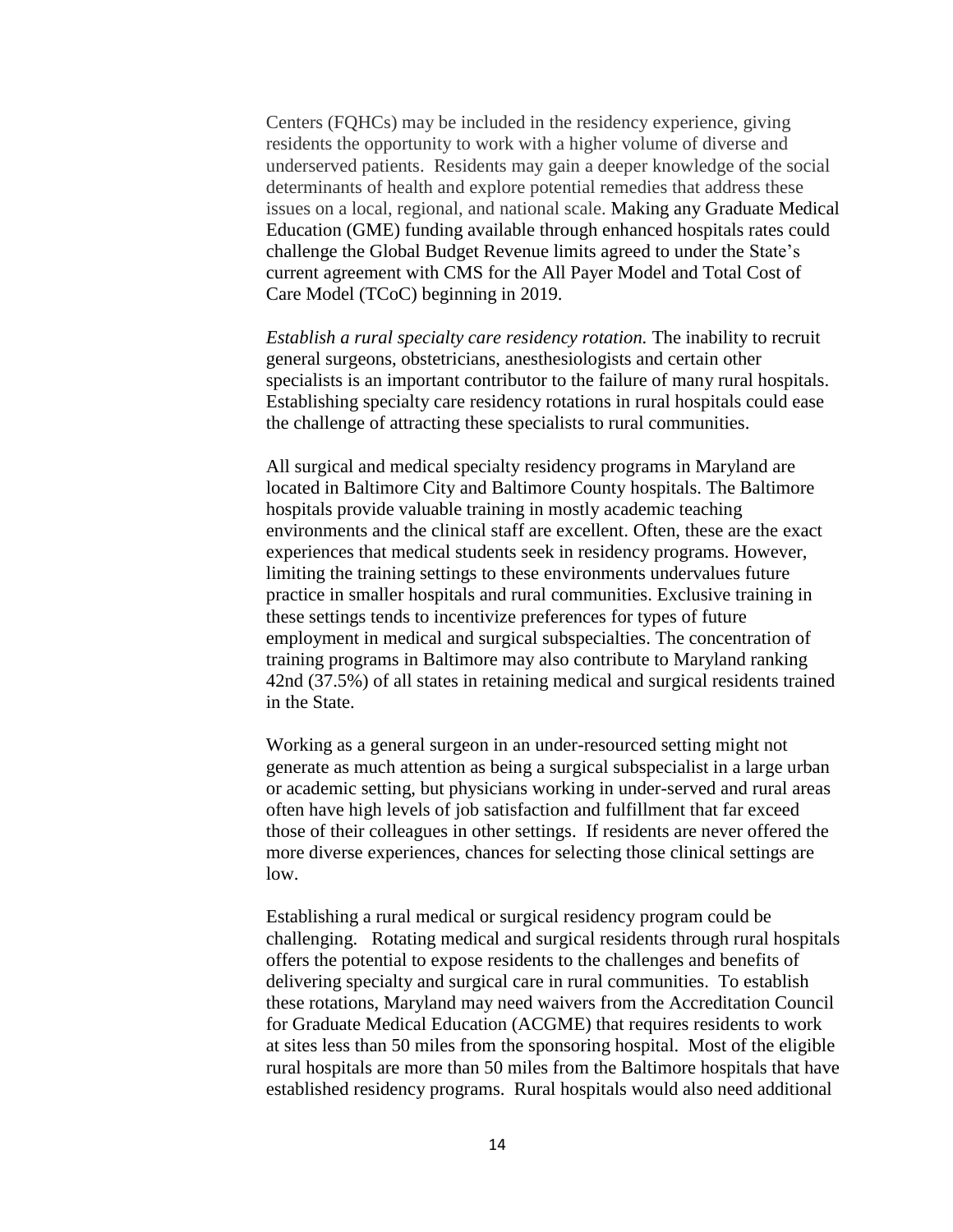funding to support surgical and medical specialty residents. As noted above, making any GME funding available through enhanced hospital rates could challenge the Global Budget Revenue limits agreed to under the current All Payer Model and future Total Cost of Care Model (TCoC) beginning in 2019. Testing the principle of allowing funding to follow the resident could be an additional benefit of this recommendation.

- 3. *Streamline and Expand the Maryland Loan Assistance Repayment Program (M-LARP*). The General Assembly should streamline the management of the State LARP by centralizing oversight of the program in either the Maryland Higher Education Commission or the Maryland Department of Health.
- 4. *Realign the Prioritization of the J-1 Visa Program.* The Maryland J-1 Visa Waiver Program offers a J-1 Visa waiver to foreign physicians who commit to serving for three years in an underserved area of Maryland, waiving the foreign medical residency requirement and allowing them to remain in the United States. The program is intended to provide physician services in areas that typically have difficulty attracting and retaining physicians. The Maryland program should:
	- Prioritize applicants who are willing to work in rural federally designated Health Professional Shortage Areas (HPSAs) and medically underserved areas for a limited number of State slots.
	- Encourage and assist communities where J-1 visa recipients are placed; including:
		- Creating a welcoming environment and developing programs to support visa recipients and their families.
		- Helping the spouse of a visa recipient find employment.
		- Improving the cultural competency of the members of the community.
- 5. *Establish a rural scholarship program for medical students and other healthcare professionals willing to practice in rural Maryland.* The Maryland General Assembly should establish a rural scholarship for medical, dental, behavioral, and other healthcare professional students willing to practice in rural areas of Maryland. Eligibility should be open to all students admitted to health services programs in the State who agree to serve in rural areas of Maryland upon graduation. The scholarship program could be open to all students admitted to recognized programs in public and private higher education institutions, but a preference would be given to students that originated from a specific rural region and committed to return to that region. The main goal of these workforce initiatives should be increasing the availability of primary care. Specialty care is also important and the loss of direct access to specialists is often the first stage in a broader decline in access to care for residents in rural areas. Scholarships for specialists should be targeted toward obstetricians and general surgeons. The Rural Scholarship Program should be developed so that any funds awarded do not constitute taxable income under Maryland law and, to the extent possible, under federal income tax law. The General Assembly should consider whether the program is open to all students;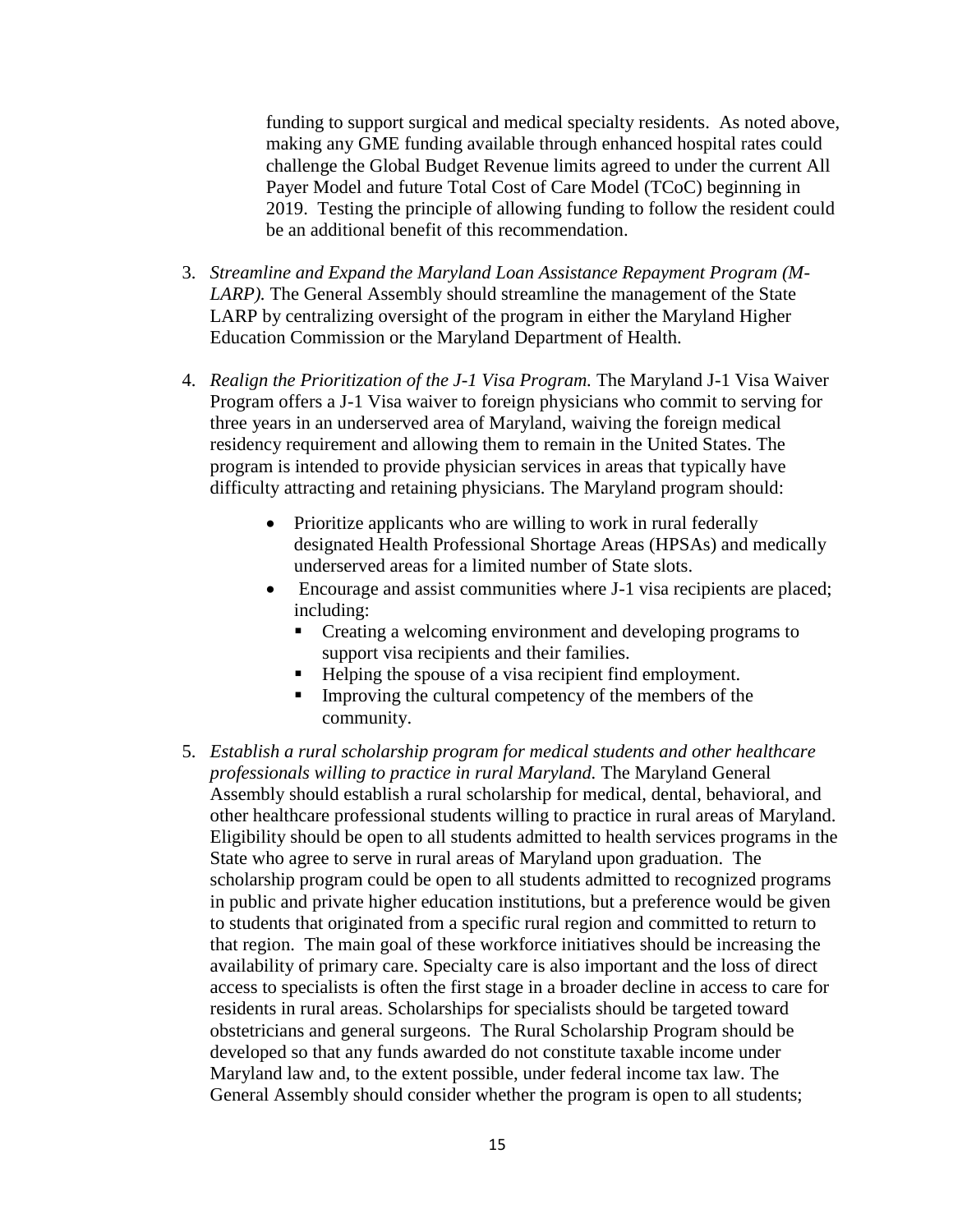whether preference should be given to Maryland high school students; and whether there is a source of matching funds, such as local funds, which should be required.

- 6. *Develop and fund additional nurse practitioner and physician assistant programs in rural colleges and universities.* The need for efficient primary care in rural Maryland areas is a growing concern due to changing demographic trends (such as an aging population) and the shortage of primary care physicians. One approach to meeting the increased demand for primary care services is through the use of nonphysician practitioners such as nurse practitioners (NPs) and physician assistants (PAs). In addition, these health care professionals can help increase care coordination to reduce hospitalizations and re-hospitalizations for elderly patients and others with chronic health conditions, resulting in decreased healthcare costs and better health outcomes. Programs should actively recruit individuals from rural areas for entry into the program. The federal Health Resources and Services Administration's (HRSA's) Advanced Education Nursing Traineeship Program provides funding to schools of nursing for student support for tuition, books, fees and living expenses needed by RNs to become NPs.
- 7. *Increase coordination of care through the use of care managers and patient navigators*. Care managers help ensure that patients' needs and preferences for health services and information are met over time, especially at points of transition. Care managers may assess patient needs and goals, help create proactive care plans, link patients to community resources, and support patients' self-management goals. Patient navigators advocate for patients, coordinate their care, and help remove barriers to accessing timely services.

#### <span id="page-15-0"></span>Expand Transportation/Access to Care

1. *Establish a Special Rural Community Hospital (SRCH). This would be a small rural hospital consisting of an emergency department, an observation unit, and the capacity to provide inpatient and outpatient surgeries as well as inpatient care*. The SRCH would possess significant telehealth capability to support telehealth consults and assessments with patients outside of the hospital and with clinicians at regional and academic medical centers. Criteria for this category of facility will need to be developed that take into consideration the reality in rural Maryland. Although the Critical Access Hospital may be the closest federal analog, this designation is based on distance to another health facility, which is not ideal for rural parts of this state. In Maryland, particularly on the Eastern Shore, a better measure could be travel time. The program should be established under the Maryland Health Services Cost Review Commission's (HSCRC's) broad authority to establish reasonable reimbursement for Maryland hospitals, or through a legislative mandate to create such a program.<sup>10</sup> To qualify, the hospital must specify concrete goals and its plans for implementing those goals. The plans could include initiatives for improving the quality of care and establishing expanded access to advanced primary care, thereby decreasing the number of avoidable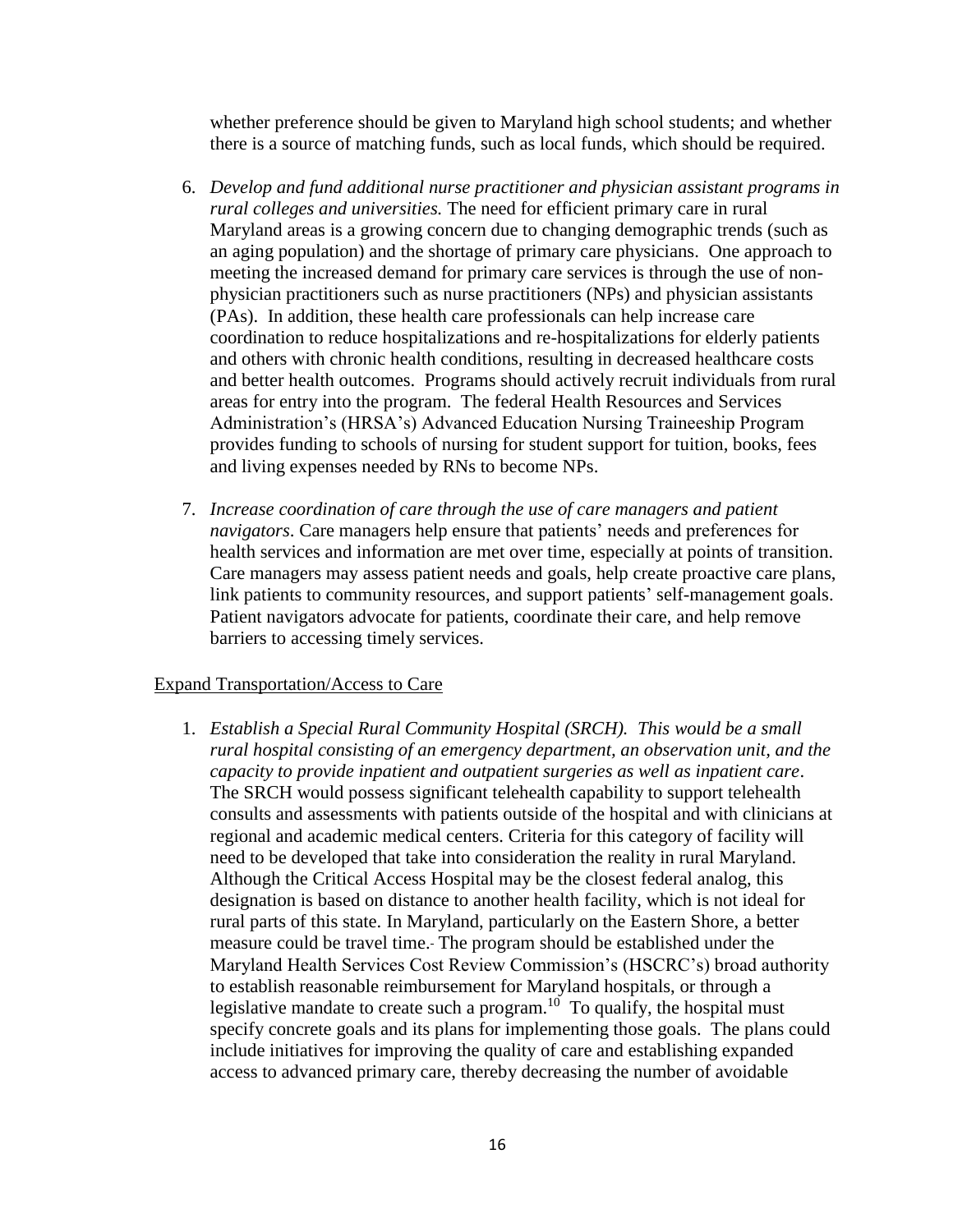admissions, readmissions, and transfers. Any special designation should include sustainable funding and should be linked to measureable outcomes and milestones.

- 2. *Enhance dental health services to rural residents*. Create opportunities for dental and dental hygiene students to participate in an elective during their clinical training for a rural health rotation. Access to dental care is limited due to the size of the available workforce and availability of dental insurance coverage for vulnerable populations. Where possible, dental care should be integrated with primary care and with services for populations with chronic conditions. The approach used by the Choptank Community Health System is an example of successful integration of dental services with primary care.
- *3. Expand the availability of new telehealth and mobile capacity. Implement new programs for telehealth that will support the development of rural health community complexes. Take projects to scale that have shown promise in telehealth and the Mobile* Health Pilot Program.
	- Increase broadband and "last mile" connectivity to include all sites of service, FQHCs, and Health Departments.
	- Establish a stable funding level for telehealth that is consistent with the recommendations in the Maryland Telemedicine Task Force Report from 2014.
	- Direct the MHCC to develop methodologies for identifying provider practices and healthcare organizations that are suitable for using telehealth services and the types of patients that respond to treatment through telehealth.
- 4. *Expand or Enhance Community Paramedicine and/or Mobile Integrated Health Care.* Sending paid emergency medical technicians (EMTs), paramedics, mid-level healthcare professionals, or community health workers into the homes of patients can help with chronic disease management and education, as well as post-hospital discharge follow-up, to prevent hospital admissions or readmissions, and to improve patients' experience of care. These healthcare workers can help patients navigate to destinations such as primary care, urgent care, dental care, mental health care services, or substance abuse treatment centers, instead of emergency departments, thus avoiding costly, unnecessary hospital visits. While the Workgroup members are very supportive of these programs, sustainable funding is a concern. At its last meeting, the Workgroup briefly discussed the need for EMS providers to be recognized as healthcare providers. Currently, EMS providers are reimbursed for the transportation, but not the healthcare services provided. If EMS providers could bill for health care services the sustainability concerns for the MICH programs could be resolved. Payers may have other concerns and this stakeholder group was not represented on the Workgroup. MHCC's Provider Payer workgroup or another broadly representative workgroup that includes payers should be convened to discuss options for funding MICH including allowing EMS to bill for health care services, EMS's participation in payers' networks, and other operational questions.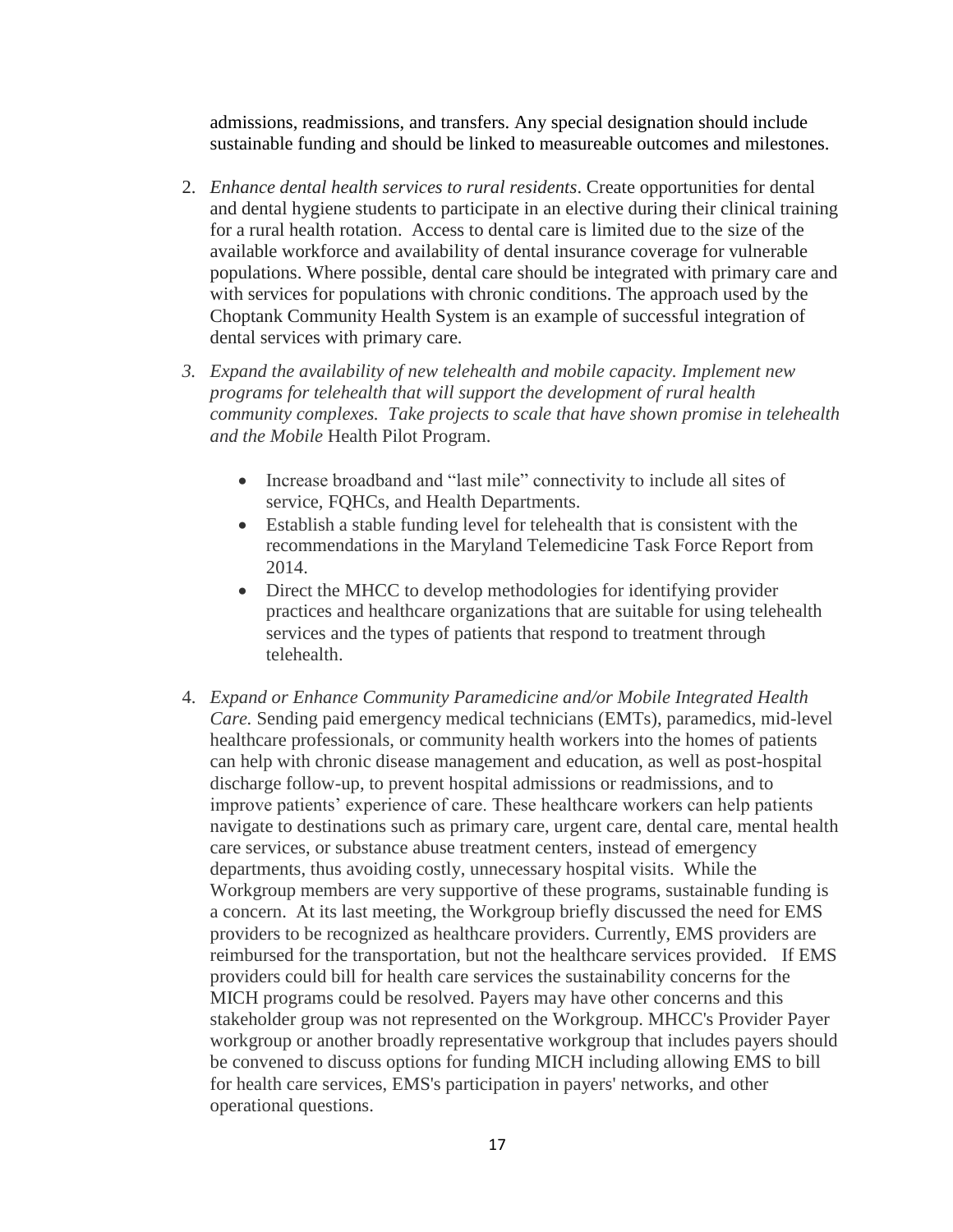- *5. Expand non-Medicaid and Non-Emergency Transportation* 
	- a. The State should promote the use of innovative approaches to non-emergent transportation in rural areas where transportation deficits are the most acute. Explore the use of commercial transport, such as Uber and Lyft. These approaches could include seeking a health department interested in establishing a demonstration to test the feasibility of a transportation service, or promoting the use of ride sharing technology.
	- b. The Maryland Department of Health, in consultation with the Maryland Department of Transportation, should develop standards for non-emergency programs based on best practices for these programs. The Rural Health Delivery Workgroup found that reimbursement for non-emergency medical transportation is extremely uneven. Greater effort needs to be placed on equitable funding for non-emergency medical transport. Residents and local governments would benefit from this standardization. Regulatory and or statutory changes may be necessary.

#### <span id="page-17-0"></span>Fund Economic Development

- 1. *Charge the Maryland Community Health Resources Commission (CHRC) with incubating pilot projects in rural communities to support of the Rural Community Health Complex Program*. The Workgroup believes that the CHRC could be an important incubator for local initiatives in the Rural Health Complex Demonstration. CHRC's past experience in funding similar efforts makes that organization uniquely qualified to assess and fund proposals that would be valuable to establishing these proposed Complexes. The Workgroup encourages the CHRC to commit a significant share of its funds to the establishment of the Mid-Shore Rural Health Complex. To serve as this key incubator, CHRC will need adequate funds and staff to support initiatives, both across the State and the proposed efforts in the Mid-Shore region. CHRC's current and historic funding levels should be reviewed to ensure that the Commission is well positioned to meet the goals of the demonstration without crowding out other priorities.
- 2. *Consider the Recommendations of the Workgroup on Workforce Development for Community Health Workers and Foster the Development of the Community Health Worker Programs at Maryland community colleges and federal Area Health Education Centers (AHECs.)* Community health workers are frontline public health professionals who are also trusted members in their communities and have an unusually clear understanding of the communities they serve. During its 2014 legislative session the Maryland General Assembly established the Workgroup on Workforce Development for Community Health Workers. That workgroup delivered its recommendations in June of 2015. Stakeholders should be brought back together to revisit the recommendations of the Workgroup on Workforce Development for Community Health Workers.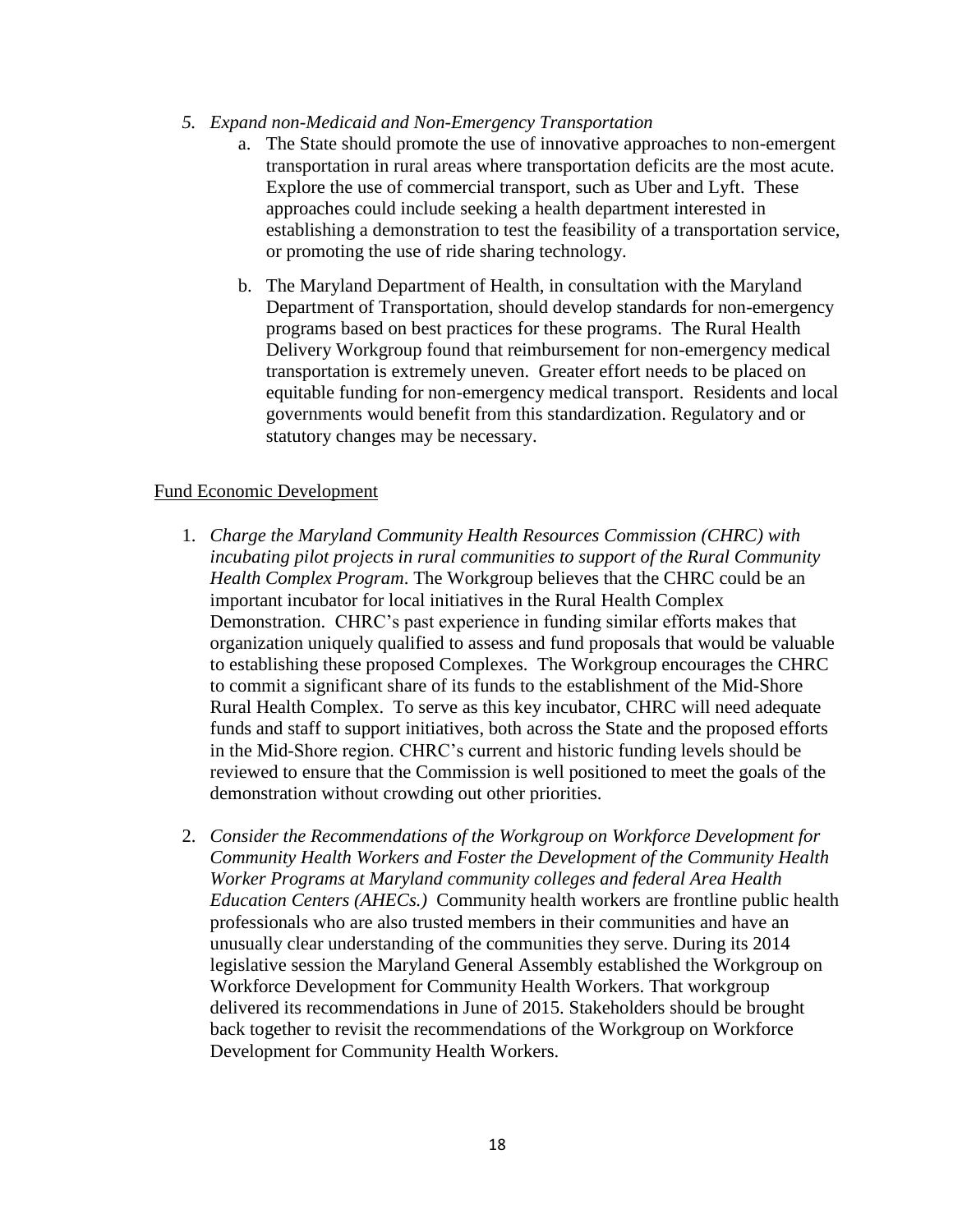#### <span id="page-18-0"></span>Link the Model to Broader Population Health Initiatives

#### *Vulnerable Populations*

- *Enhance Behavioral Health and Substance Abuse Services in the Community.*  Enhancement of behavioral health services in the community through mobile integrated healthcare, telehealth, and Assertive Community Treatment (ACT) Teams can reduce mental illness, improve the well-being of residents in rural communities, and lower the total costs of care by eliminating costly emergency and hospital care. Healthcare organizations should be encouraged to break down the invisible and very real stigma associated with behavioral health conditions by establishing education programs for their staffs. Existing infrastructure and programs that are working, but underfunded, should be favored before new programs are launched.
- Address health needs of the immigrant and elderly populations. The immigrant and elderly populations in the Mid-Eastern Shore and other rural areas of Maryland are growing. These populations may be at increased risk for poor physical and mental health because of inadequate healthcare services due to:
	- Lack of transportation;
	- Inability to pay for services;
	- Poor health literacy;
	- Lack of culturally competent healthcare professionals;
	- Complex paperwork to gain access to services;
	- Immigration status and the need for having documentation in order to get services; and
	- Limited English proficiency and the lack of translation services.

In order to improve the health status of vulnerable populations in rural areas and to address the concerns of these populations:

- Expand and strengthen the safety net infrastructure;
- Provide access to preventive care and health education;
- Increase the use of patient navigators and care managers; and
- <span id="page-18-1"></span> Encourage the development of programs to increase culturally and Linguistically Appropriate Services (CLAS).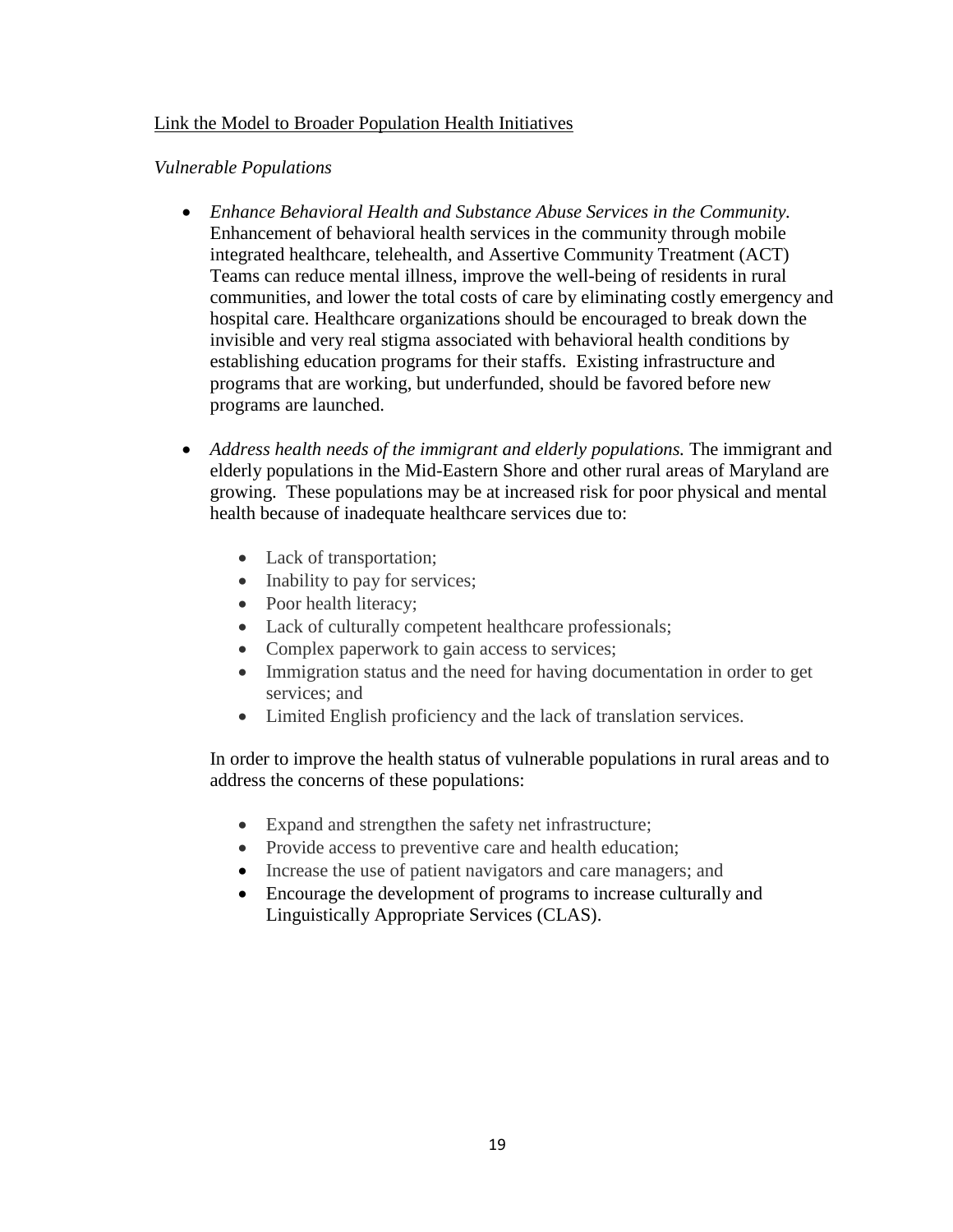## **Conclusion**

The formation of the Rural Health Workgroup and the commissioning of the rural health study demonstrate both the Governor's and the General Assembly's commitment to the health of rural Maryland. The Workgroup's recommendations are but the first step in the effort to improving access to healthcare in rural areas.

Among the most important of the Workgroup's guiding principles are the commitments to empower Mid-Shore residents to be active participants in their health decisions and to join together to build a healthcare system in which all residents, regardless of their place residence, have access to appropriate and high quality care. These key principles are anchored in many of the Workgroup's recommendations. They are most visible in the two foundational recommendations: the creation of a rural health collaborative and the formation of health care complexes.

In Workgroup meetings, in focus groups, and at public hearings, the two most commonly voiced requests were to involve communities earlier and more directly in the design of their healthcare and to enable residents to have a point of contact with the healthcare system in their own community. For many communities, that will mean access to robust primary care services, in other larger communities, that will mean access to a broader array of services. In every instance, there is also recognition by the Workgroup members that some acute care services would be best accessed at a tertiary, or quaternary, medical center. The Workgroup members recognize the need for collaboration and coalition building in small communities. Solutions need to take into account the ability of the local community residents to recognize their own needs.

The Workgroup members discussed the possibility that all recommendations could not be achieved at once. Recommendations build on each other and may be implemented in several stages. Establishing a foundation for further collaboration and coalition formation is key to the success of these endeavors. Providing a framework for the establishment of the rural collaborative is an essential step for launching further reform. Maryland's five county Mid-Shore area is fortunate to have a well-established local health improvement coalition—or LHIC—which should provide the initial infrastructure for the rural collaborative. In 2018, the Maryland General Assembly could act by designating the Mid-Shore LHIC as the region's rural collaborative. A limited amount of funding will be needed and that funding could be obtained through the CHRC or another funding source.

A second broad need requiring immediate attention is expanding the health care workforce. The Workgroup members emphasize that the workforce deficits have developed over many years and that a single program alone is unlikely to have significant impact. Many of the recommendations of the Workgroup cannot be achieved without an expanded workforce.

Addressing these workforce deficits in order to improve access to care and enable rural communities to participate in the health delivery reforms envisioned under the TCoC Demonstration will require multiple programs. Some of the Workforce recommendations require immediate action but can be launched under current law. Others require the